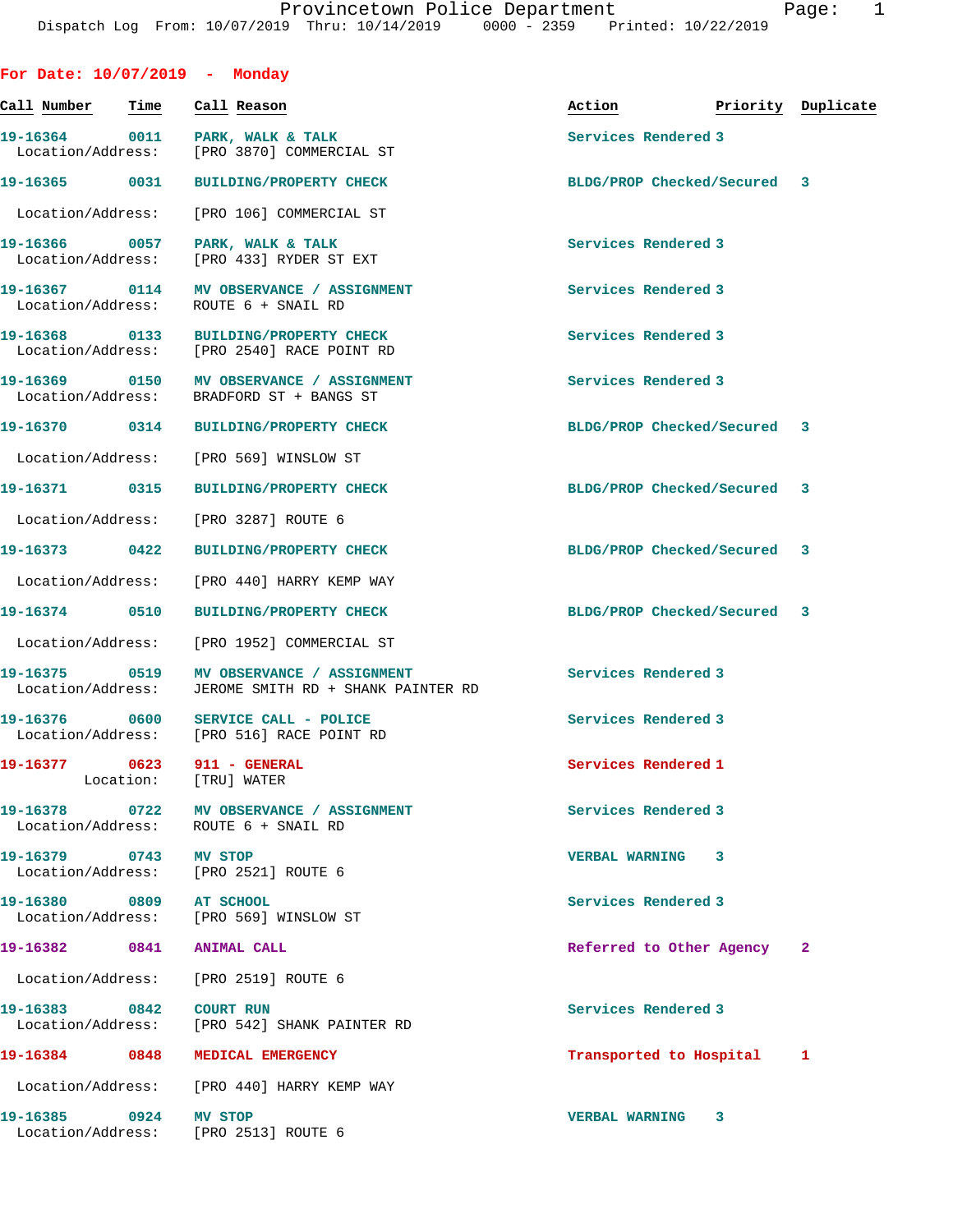|                                    | 19-16386 0926 MEDICAL EMERGENCY                                                       | Transported to Hospital 1   |  |
|------------------------------------|---------------------------------------------------------------------------------------|-----------------------------|--|
|                                    | Location/Address: [PRO 440] HARRY KEMP WAY                                            |                             |  |
| 19-16387 0934 MV STOP              | Location/Address: [PRO 2513] ROUTE 6                                                  | <b>VERBAL WARNING 3</b>     |  |
|                                    | 19-16388 0957 911 - GENERAL                                                           | Referred to Other Agency 1  |  |
|                                    | Location/Address: [PRO 106] COMMERCIAL ST                                             |                             |  |
|                                    | 19-16389 1050 MISSING PERSON                                                          | Transferred Custody 1       |  |
|                                    | Location/Address: [PRO 537] SHANK PAINTER RD                                          |                             |  |
|                                    | 19-16390 1246 LOST SILVER PURSE<br>Location/Address: [PRO 3259] MACMILLAN WHARF       | Services Rendered 3         |  |
|                                    | 19-16391 1312 MEDICAL EMERGENCY                                                       | Transported to Hospital 1   |  |
|                                    | Location/Address: [PRO 943] HARRY KEMP WAY                                            |                             |  |
| 19-16393 1335 MV COMPLAINT         | Location/Address: [PRO 878] CONANT ST                                                 | Services Rendered 2         |  |
|                                    | 19-16392 1339 PARK, WALK & TALK<br>Location/Address: [PRO 105] COMMERCIAL ST          | Services Rendered 3         |  |
|                                    | 19-16394 1413 BUILDING/PROPERTY CHECK                                                 | BLDG/PROP Checked/Secured 3 |  |
|                                    | Location/Address: [PRO 2489] BRADFORD ST                                              |                             |  |
| 19-16395 1414<br>Location/Address: | <b>HARASSMENT / THREATS</b><br>NICKERSON ST                                           | $\mathbf{2}$<br>SPOKEN TO   |  |
|                                    | 19-16396 1438 BUILDING/PROPERTY CHECK<br>Location/Address: [PRO 2898] JEROME SMITH RD | Services Rendered 3         |  |
|                                    | 19-16397 1455 SERVICE CALL - POLICE<br>Location/Address: [PRO 569] WINSLOW ST         | Services Rendered 3         |  |
| 19-16398 1520 MV HIT & RUN         | Location/Address: [PRO 3222] ALDEN ST<br>Refer To Accident: 19-85-AC                  | SPOKEN TO 2                 |  |
| 19-16399 1536                      | MEDICAL EMERGENCY                                                                     | Transported to Hospital 1   |  |
|                                    | Location/Address: [PRO 440] HARRY KEMP WAY                                            |                             |  |
| 19-16400   1541   LOST PROPERTY    | Location/Address: [PRO 542] SHANK PAINTER RD                                          | Services Rendered 3         |  |
|                                    | 19-16401 1555 BUILDING/PROPERTY CHECK                                                 | BLDG/PROP Checked/Secured 3 |  |
|                                    | Location/Address: [PRO 519] RACE POINT RD                                             |                             |  |
|                                    | 19-16402 1607 MEDICAL EMERGENCY                                                       | Transported to Hospital 1   |  |
|                                    | Location/Address: [PRO 440] HARRY KEMP WAY                                            |                             |  |
|                                    | 19-16403 1614 MV OBSERVANCE / ASSIGNMENT<br>Location/Address: HARRY KEMP WAY          | Services Rendered 3         |  |
| 19-16405 1619 MV STOP              | Location/Address: [PRO 747] BRADFORD ST                                               | <b>VERBAL WARNING 3</b>     |  |
|                                    | 19-16404 1626 MV OBSERVANCE / ASSIGNMENT<br>Location/Address: BANGS ST + BRADFORD ST  | Services Rendered 3         |  |
| 19-16406 1649                      | MV STOP                                                                               | <b>VERBAL WARNING 3</b>     |  |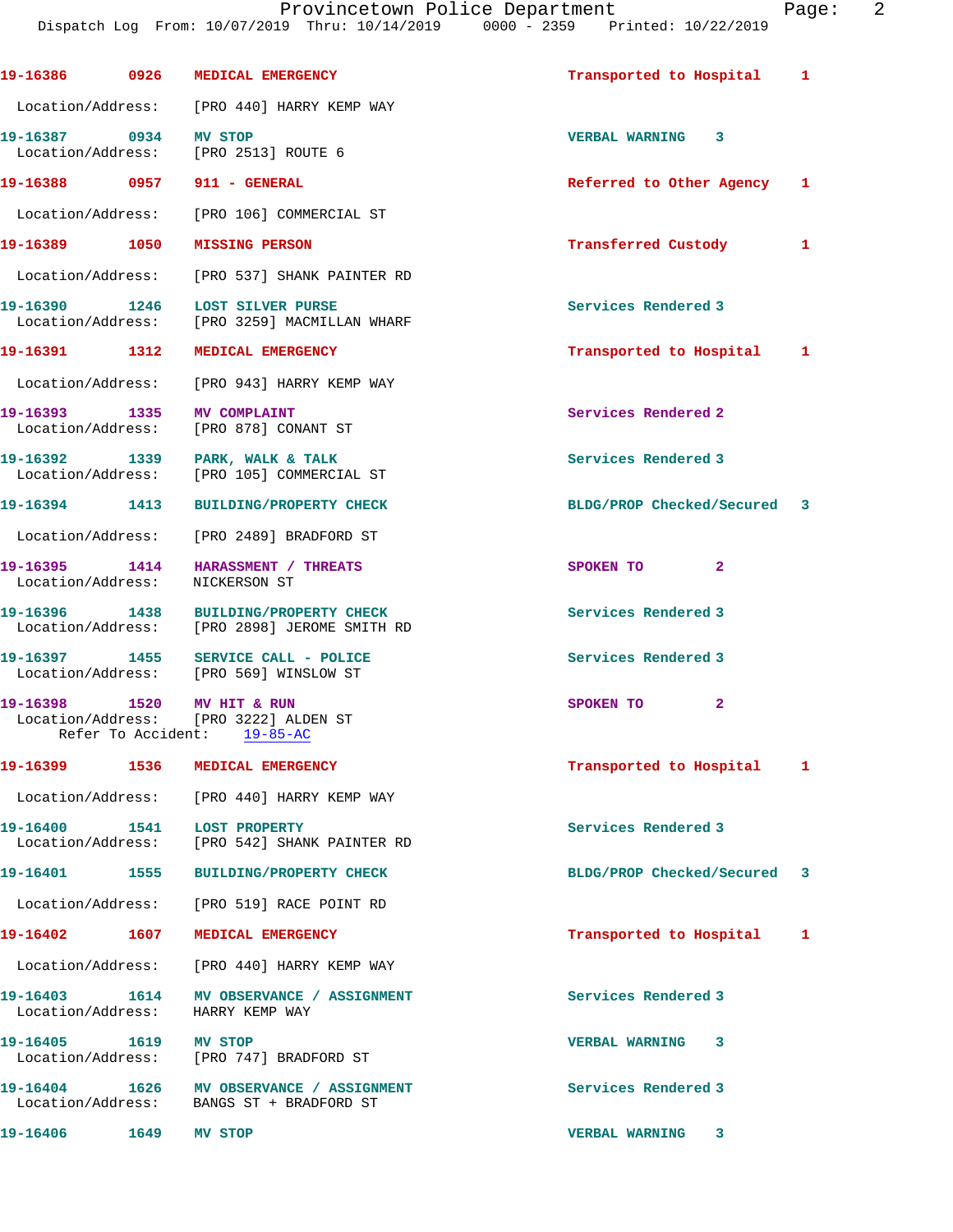|                                                             | Provincetown Police Department                                                           | 3<br>Page:                 |
|-------------------------------------------------------------|------------------------------------------------------------------------------------------|----------------------------|
|                                                             | Dispatch Log From: 10/07/2019 Thru: 10/14/2019 0000 - 2359 Printed: 10/22/2019           |                            |
|                                                             | Location/Address: [PRO 1886] BRADFORD ST                                                 |                            |
| 19-16407 1721 PROPERTY DAMAGE                               | Location/Address: HOWLAND ST + BRADFORD ST                                               | SPOKEN TO 3                |
|                                                             | 19-16408 1736 PARK, WALK & TALK<br>Location/Address: [PRO 105] COMMERCIAL ST             | Services Rendered 3        |
|                                                             | 19-16409 1747 MEDICAL EMERGENCY                                                          | Transported to Hospital 1  |
|                                                             | Location/Address: [PRO 2645] SHANK PAINTER RD                                            |                            |
|                                                             | 19-16411 1822 BUILDING/PROPERTY CHECK<br>Location/Address: [PRO 2483] COMMERCIAL ST      | Services Rendered 3        |
|                                                             | 19-16412 1833 MV OBSERVANCE / ASSIGNMENT<br>Location/Address: [PRO 3440] ROUTE 6         | Services Rendered 3        |
| Location/Address: ROUTE 6                                   | 19-16413 1843 MV OBSERVANCE / ASSIGNMENT                                                 | Services Rendered 3        |
| 19-16414 1850 MV STOP<br>Location/Address: [TRU 95] ROUTE 6 |                                                                                          | VERBAL WARNING 3           |
|                                                             | 19-16415 1906 MEDICAL EMERGENCY                                                          | Transported to Hospital 1  |
|                                                             | Location/Address: [PRO 440] HARRY KEMP WAY                                               |                            |
|                                                             | 19-16416 1912 MV STOP<br>Location/Address: [PRO 2479] ROUTE 6                            | VERBAL WARNING 3           |
|                                                             | 19-16418 2010 HARASSMENT / THREATS<br>Location/Address: [PRO 1885] FRANKLIN ST           | SPOKEN TO<br>$\mathbf{2}$  |
|                                                             | 19-16419 2033 BUILDING/PROPERTY CHECK<br>Location/Address: [PRO 3317] CEMETERY RD        | Services Rendered 3        |
| 19-16420 2056 911 - GENERAL                                 |                                                                                          | Referred to Other Agency 1 |
|                                                             | Location/Address: [PRO 525] COMMERCIAL ST                                                |                            |
|                                                             | 19-16421 2125 MV OBSERVANCE / ASSIGNMENT<br>Location/Address: BRADFORD ST + HOWLAND ST   | Services Rendered 3        |
| 19-16422 2136 BAR CHECK                                     | Location/Address: [PRO 3117] COMMERCIAL ST                                               | Services Rendered 3        |
|                                                             | 19-16424 2330 MEDICAL EMERGENCY<br>Location/Address: [PRO 542] SHANK PAINTER RD          | Services Rendered 1        |
|                                                             | 19-16423 2335 BUILDING/PROPERTY CHECK<br>Location/Address: [PRO 3259] MACMILLAN WHARF    | Services Rendered 3        |
|                                                             | 19-16425 2358 MV OBSERVANCE / ASSIGNMENT<br>Location/Address: ROUTE 6 + SHANK PAINTER RD | Services Rendered 3        |
| For Date: $10/08/2019$ - Tuesday                            |                                                                                          |                            |
|                                                             | Location/Address: BRADFORD ST + RYDER ST                                                 | Services Rendered 3        |
|                                                             | Location/Address: ROUTE 6 + SNAIL RD                                                     | Services Rendered 3        |

Location/Address: [PRO 2540] RACE POINT RD

**19-16428 0154 BUILDING/PROPERTY CHECK Services Rendered 3** 

19-16429 **0158** MV OBSERVANCE / ASSIGNMENT **Services Rendered 3** Location/Address: BRADFORD ST + HOWLAND ST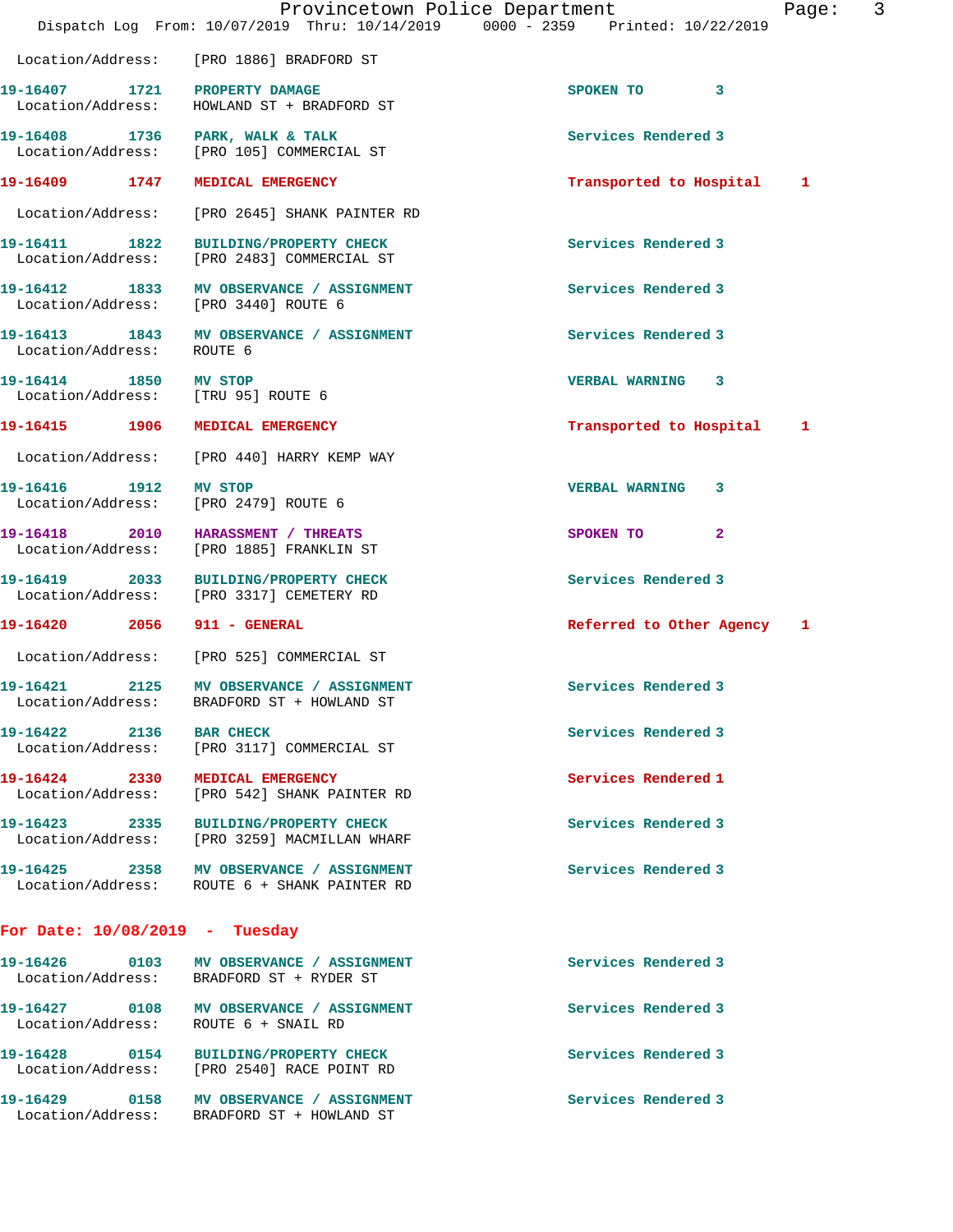|                                    |      | 19-16430 0236 BUILDING/PROPERTY CHECK                                                      | BLDG/PROP Checked/Secured 3 |   |
|------------------------------------|------|--------------------------------------------------------------------------------------------|-----------------------------|---|
|                                    |      | Location/Address: [PRO 1778] SHANK PAINTER RD                                              |                             |   |
|                                    |      | 19-16431 0242 MV OBSERVANCE / ASSIGNMENT<br>Location/Address: [PRO 3440] ROUTE 6           | Services Rendered 3         |   |
|                                    |      | 19-16432 0258 MV OBSERVANCE / ASSIGNMENT<br>Location/Address: SHANK PAINTER RD + BROWNE ST | Services Rendered 3         |   |
|                                    |      | 19-16433 0537 BUILDING/PROPERTY CHECK<br>Location/Address: [PRO 3259] MACMILLAN WHARF      | Services Rendered 3         |   |
|                                    |      | 19-16435 0543 SERVICE CALL - POLICE<br>Location/Address: [PRO 516] RACE POINT RD           | Services Rendered 3         |   |
| Location/Address: ROUTE 6          |      | 19-16434 0545 MV OBSERVANCE / ASSIGNMENT                                                   | Services Rendered 3         |   |
| 19-16437 0757 AT SCHOOL            |      | Location/Address: [PRO 569] WINSLOW ST                                                     | Services Rendered 3         |   |
|                                    |      | 19-16439 0845 PARK, WALK & TALK<br>Location/Address: [PRO 3405] COMMERCIAL ST              | Services Rendered 3         |   |
|                                    |      | 19-16440 0912 MEDICAL EMERGENCY                                                            | Transported to Hospital 1   |   |
|                                    |      | Location/Address: [PRO 582] BRADFORD ST                                                    |                             |   |
|                                    |      | 19-16441 0920 ASSIST DEPARTMENT<br>Location/Address: [PRO 625] DEWEY AVE                   | Services Rendered 3         |   |
|                                    |      | 19-16442 0924 BUILDING/PROPERTY CHECK                                                      | BLDG/PROP Checked/Secured 3 |   |
|                                    |      | Location/Address: [PRO 518] RACE POINT RD                                                  |                             |   |
| 19-16443 0939                      |      | <b>ANIMAL CALL</b><br>Location/Address: [PRO 1493] UPPER MILLER HILL RD                    | <b>Services Rendered 2</b>  | 1 |
|                                    |      | 19-16444 0940 MEDICAL EMERGENCY<br>Location/Address: [PRO 2645] SHANK PAINTER RD           | Services Rendered 1         |   |
|                                    |      | 19-16445 1055 MV OBSERVANCE / ASSIGNMENT<br>Location/Address: [PRO 3440] ROUTE 6           | Services Rendered 3         |   |
| 19-16446 1104<br>Location/Address: |      | COMPLAINT - GENERAL<br>[PRO 442] HARRY KEMP WAY                                            | Services Rendered 3         |   |
|                                    |      | 19-16447 1115 PARK, WALK & TALK<br>Location/Address: [PRO 285] COMMERCIAL ST               | Services Rendered 3         |   |
| 19-16448 1137                      |      | BUILDING/PROPERTY CHECK<br>Location/Address: [PRO 3430] COMMERCIAL ST                      | Services Rendered 3         |   |
| 19-16449 1221                      |      | <b>HAZARDS</b>                                                                             | Referred to Other Agency 2  |   |
|                                    |      | Location/Address: [PRO 606] CONWELL ST                                                     |                             |   |
| 19-16451                           | 1434 | BUILDING/PROPERTY CHECK                                                                    | BLDG/PROP Checked/Secured 3 |   |
| Location/Address:                  |      | [PRO 447] JEROME SMITH RD                                                                  |                             |   |
| 19-16452 1438<br>Location/Address: |      | DISTURBANCE - FIGHT / ARGUMENT<br>[PRO 1616] BANGS ST                                      | SPOKEN TO<br>1              |   |
| 19-16453 1500                      |      | SERVICE CALL - POLICE<br>Location/Address: [PRO 569] WINSLOW ST                            | Services Rendered 3         |   |
| 19-16455 1601                      |      | ALARM - FIRE<br>Location/Address: [PRO 816] COMMERCIAL ST                                  | False Alarm<br>$\mathbf{1}$ |   |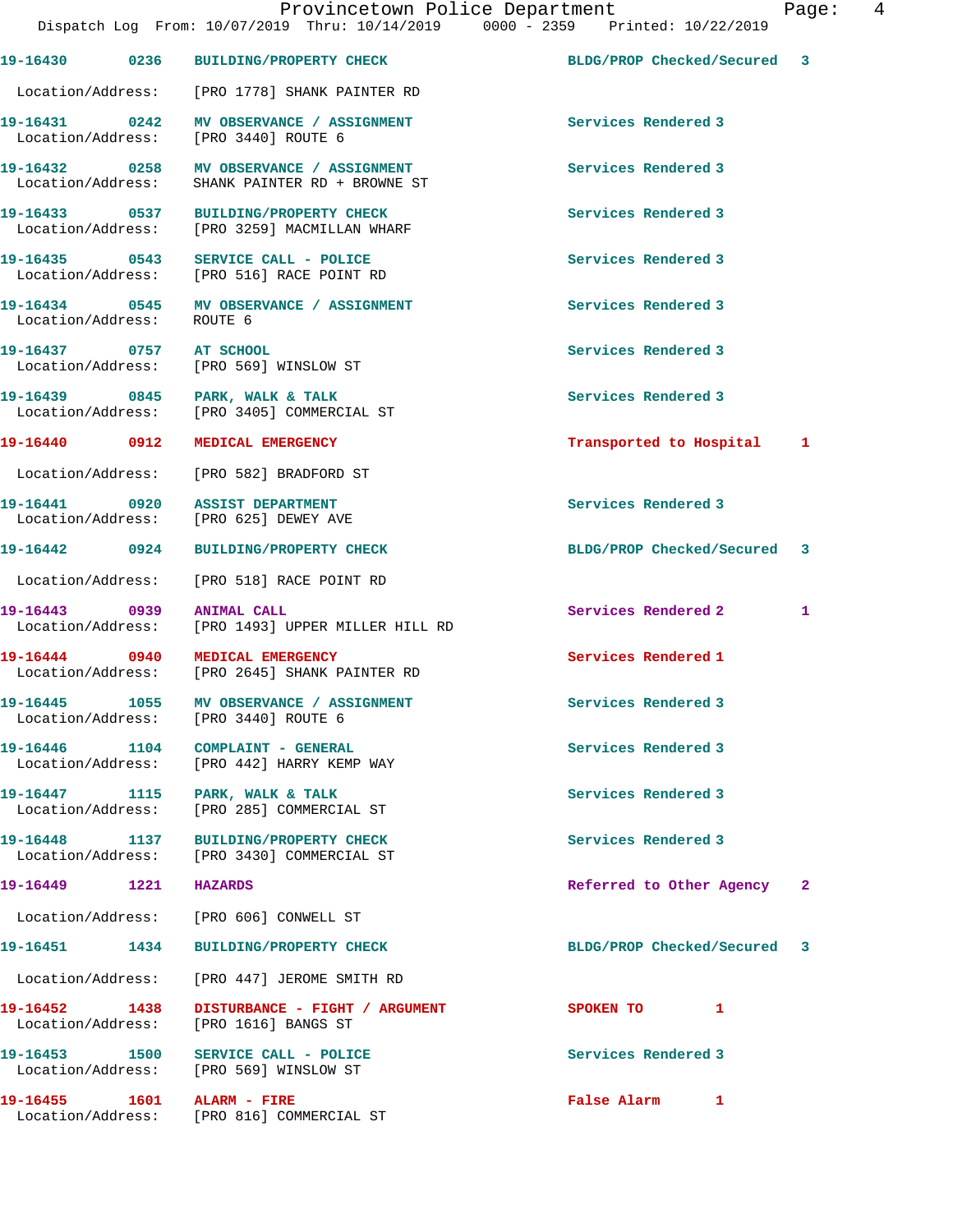| aae |  |  |
|-----|--|--|
|     |  |  |

| <b>MV OBSERVANCE / ASSIGNMENT</b><br>ROUTE 6                                                  | Services Rendered 3         |   |
|-----------------------------------------------------------------------------------------------|-----------------------------|---|
| 19-16456 1645 MV OBSERVANCE / ASSIGNMENT<br>Location/Address: [PRO 3430] COMMERCIAL ST        | Services Rendered 3         |   |
| 19-16458 1803 ASSIST CITIZEN<br>Location/Address: COMMERCIAL ST                               | SPOKEN TO<br>3              |   |
| 19-16459 1823<br><b>BUILDING/PROPERTY CHECK</b>                                               | BLDG/PROP Checked/Secured 3 |   |
| Location/Address: [PRO 2206] PILGRIMS LANDING                                                 |                             |   |
| <b>MV STOP</b><br>Location/Address: BRADFORD ST                                               | VERBAL WARNING 3            |   |
| 19-16461 1952<br><b>BUILDING/PROPERTY CHECK</b><br>Location/Address: [PRO 526] RYDER ST EXT   | Services Rendered 3         |   |
| 19-16462 1953<br><b>BUILDING/PROPERTY CHECK</b><br>Location/Address: [PRO 2483] COMMERCIAL ST | Services Rendered 3         |   |
| 19-16463 1953 BUILDING/PROPERTY CHECK<br>Location/Address: [PRO 3259] MACMILLAN WHARF         | Services Rendered 3         |   |
| 19-16464 1954<br><b>BUILDING/PROPERTY CHECK</b><br>Location/Address: [PRO 433] RYDER ST EXT   | Services Rendered 3         |   |
| 19-16465 1956 MV OBSERVANCE / ASSIGNMENT<br>Location/Address: [PRO 2577] BRADFORD ST          | Services Rendered 3         |   |
| <b>BUILDING/PROPERTY CHECK</b>                                                                | BLDG/PROP Checked/Secured 3 |   |
| Location/Address: [PRO 182] COMMERCIAL ST                                                     |                             |   |
| MV OBSERVANCE / ASSIGNMENT<br>Location/Address: BRADFORD ST + RYDER ST                        | Services Rendered 3         |   |
| 19-16469 2344 MV OBSERVANCE / ASSIGNMENT<br>Location/Address: ROUTE 6 + SHANK PAINTER RD      | Services Rendered 3         |   |
| 19-16470 2352 MV STOP<br>Location/Address: [PRO 3670] SHANK PAINTER RD                        | <b>VERBAL WARNING 3</b>     |   |
| For Date: $10/09/2019$ - Wednesday                                                            |                             |   |
| <b>BUILDING/PROPERTY CHECK</b>                                                                | BLDG/PROP Checked/Secured   | 3 |
| Location/Address: [PRO 3259] MACMILLAN WHARF                                                  |                             |   |
| <b>BUILDING/PROPERTY CHECK</b><br>Location/Address: [PRO 2540] RACE POINT RD                  | Services Rendered 3         |   |
| 0044<br><b>BUILDING/PROPERTY CHECK</b>                                                        | BLDG/PROP Checked/Secured   | 3 |
| Location/Address: [PRO 447] JEROME SMITH RD                                                   |                             |   |
|                                                                                               | No Action Required          | 3 |
| BRADFORD ST + RYDER ST                                                                        |                             |   |
| MV OBSERVANCE / ASSIGNMENT<br>BRADFORD ST + HOWLAND ST                                        | Services Rendered 3         |   |
| MV STOP                                                                                       | Citation / Warning Issued 3 |   |
| HARRY KEMP WAY                                                                                |                             |   |
|                                                                                               |                             |   |

19-16477 0116 MV OBSERVANCE / ASSIGNMENT No Action Required 3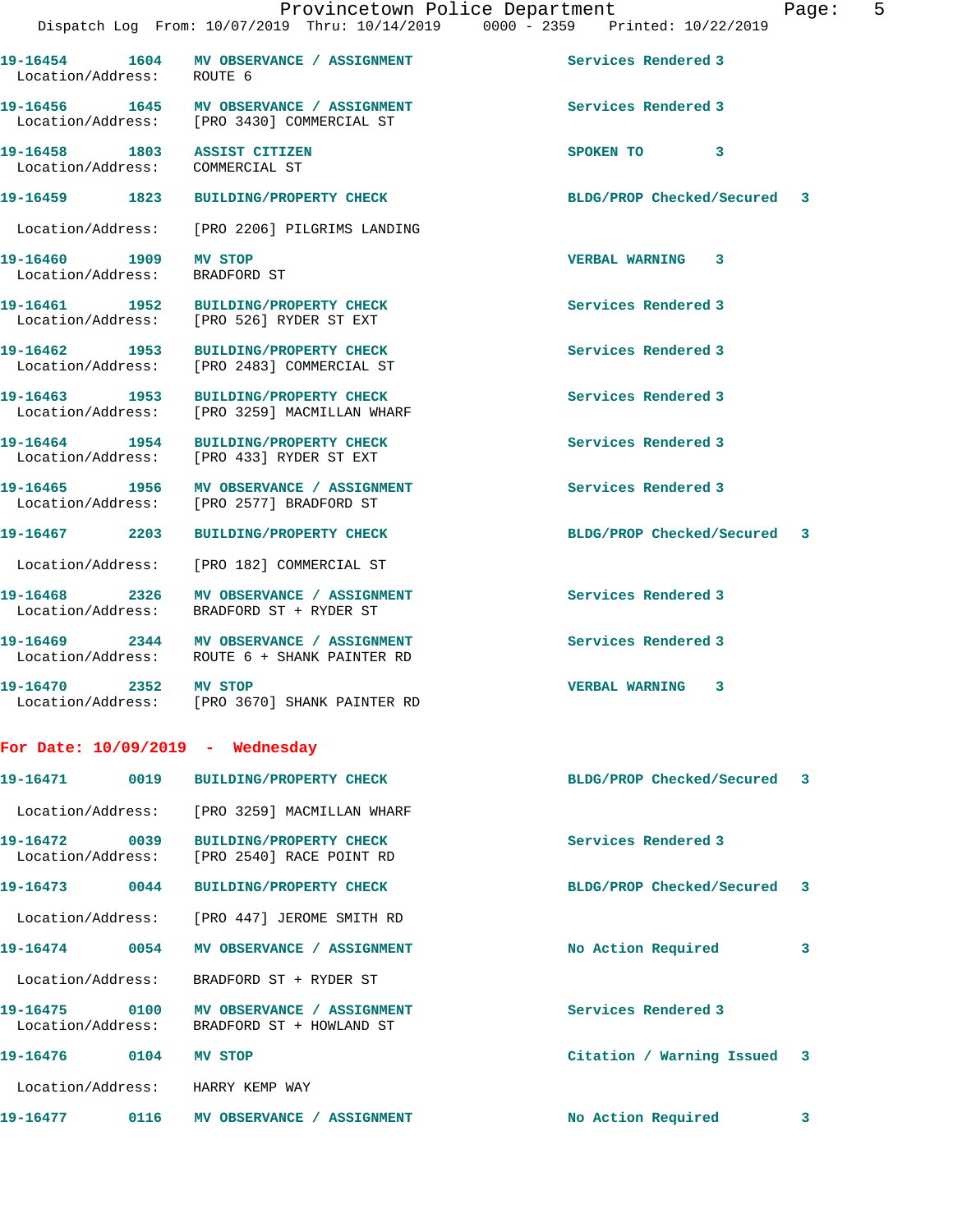|                                    |      | Provincetown Police Department<br>Dispatch Log From: 10/07/2019 Thru: 10/14/2019 0000 - 2359 Printed: 10/22/2019 |                           | Page:        | 6 |
|------------------------------------|------|------------------------------------------------------------------------------------------------------------------|---------------------------|--------------|---|
|                                    |      | Location/Address: [PRO 3912] SHANK PAINTER RD                                                                    |                           |              |   |
|                                    |      | 19-16479 0146 MEDICAL EMERGENCY                                                                                  | Transported to Hospital   | $\mathbf{1}$ |   |
|                                    |      | Location/Address: [PRO 542] SHANK PAINTER RD<br>Refer To $P/C$ : 19-219-AR                                       |                           |              |   |
|                                    |      | 19-16480 0514 MV OBSERVANCE / ASSIGNMENT<br>Location/Address: SHANK PAINTER RD + JEROME SMITH RD                 | Services Rendered 3       |              |   |
|                                    |      |                                                                                                                  | BLDG/PROP Checked/Secured | 3            |   |
| Location/Address:                  |      | [PRO 530] SHANK PAINTER RD                                                                                       |                           |              |   |
| 19-16483 0529<br>Location/Address: |      | MEDICAL EMERGENCY<br>[PRO 1387] JEROME SMITH RD                                                                  | <b>PATIENT REFUSAL 1</b>  |              |   |
| 19-16482 0531                      |      | MV OBSERVANCE / ASSIGNMENT                                                                                       | No Action Required        | 3            |   |
| Location/Address:                  |      | ROUTE 6 + HOWLAND ST                                                                                             |                           |              |   |
| 19-16484 0545                      |      | MV STOP                                                                                                          | Citation / Warning Issued | 3            |   |
| Location/Address:                  |      | ROUTE 6 + CONWELL ST                                                                                             |                           |              |   |
|                                    |      | 19-16485 0608 FLIGHT COVERAGE<br>Location/Address: [PRO 516] RACE POINT RD                                       | Services Rendered 3       |              |   |
| 19-16486 0609                      |      | PARK, WALK & TALK                                                                                                | No Action Required        | 3            |   |
|                                    |      | Location: [PRO 3431] LOPES SQUARE                                                                                |                           |              |   |
| 19-16488<br>Location/Address:      | 0759 | SERVICE CALL - POLICE<br>[PRO 569] WINSLOW ST                                                                    | Services Rendered 3       |              |   |
|                                    |      |                                                                                                                  | No Action Required        | $\mathbf{2}$ |   |
|                                    |      | Location/Address: [PRO 569] WINSLOW ST<br>Refer To Field Int: 19-29-FI                                           |                           |              |   |
| 19-16493                           |      | 0950 ALARM - GENERAL<br>Location/Address: [PRO 816] COMMERCIAL ST                                                | Services Rendered 1       |              |   |
|                                    |      | 19-16494 1021 MV OBSERVANCE / ASSIGNMENT<br>Location/Address: [PRO 3611] CAPTAIN BERTIES WAY                     | Services Rendered 3       |              |   |
|                                    |      | 19-16495 1212 ASSIST CITIZEN<br>Location/Address: [PRO 112] COMMERCIAL ST                                        | Services Rendered 3       |              |   |
|                                    |      | Location/Address: [PRO 2273] WINTHROP ST                                                                         | $\mathbf{2}$<br>SPOKEN TO |              |   |
|                                    |      | 19-16497 1354 MEDICAL EMERGENCY<br>Location/Address: [PRO 1282] BANGS ST                                         | PATIENT REFUSAL 1         |              |   |
| 19-16498    1358    PET PANTRY     |      | Location/Address: [PRO 285] COMMERCIAL ST                                                                        | Services Rendered 2       |              |   |
|                                    |      | 19-16499 1501 SERVICE CALL - POLICE<br>Location/Address: [PRO 569] WINSLOW ST                                    | Services Rendered 3       |              |   |
|                                    |      | 19-16500 1552 LOST PROPERTY<br>Location/Address: [PRO 542] SHANK PAINTER RD                                      | Services Rendered 3       |              |   |
|                                    |      | 19-16501 1608 SUSPICIOUS ACTIVITY<br>Location/Address: HARRY KEMP WAY                                            | <b>GONE ON ARRIVAL 2</b>  |              |   |
|                                    |      | 19-16502 1743 SERVICE CALL - POLICE<br>Location/Address: [PRO 516] RACE POINT RD                                 | Services Rendered 3       |              |   |
| 19-16503 1855                      |      | <b>BUILDING/PROPERTY CHECK</b>                                                                                   | Services Rendered 3       |              |   |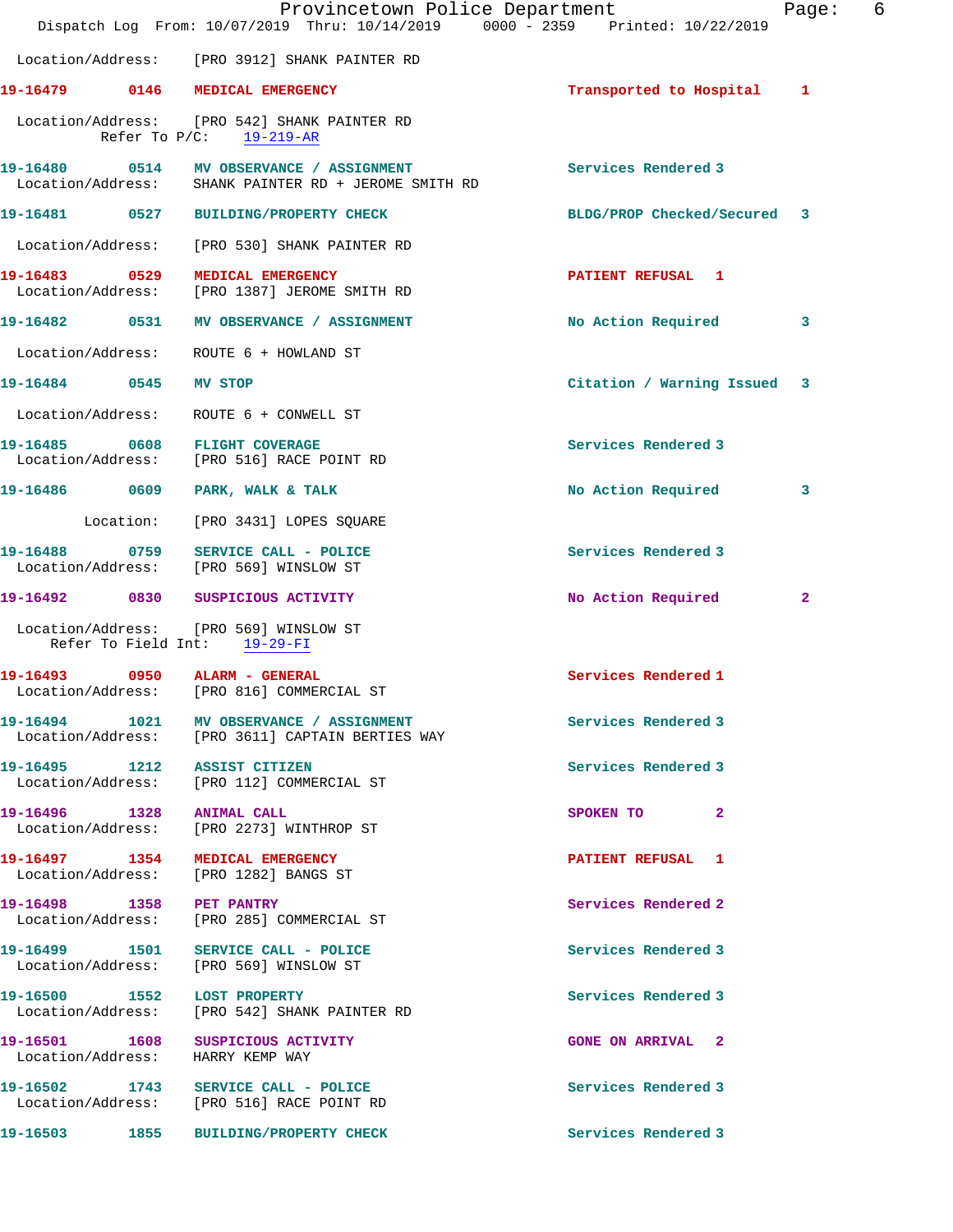|                                   |                                                                                        | Provincetown Police Department<br>7<br>Page:<br>Dispatch Log From: 10/07/2019 Thru: 10/14/2019 0000 - 2359 Printed: 10/22/2019 |
|-----------------------------------|----------------------------------------------------------------------------------------|--------------------------------------------------------------------------------------------------------------------------------|
|                                   | Location/Address: [PRO 3430] COMMERCIAL ST                                             |                                                                                                                                |
| 19-16504 1855                     | <b>BUILDING/PROPERTY CHECK</b><br>Location/Address: [PRO 525] COMMERCIAL ST            | Services Rendered 3                                                                                                            |
|                                   | 19-16505 1856 MV OBSERVANCE / ASSIGNMENT<br>Location/Address: COMMERCIAL ST + SNAIL RD | Services Rendered 3                                                                                                            |
| 19-16506 1918                     | MEDICAL EMERGENCY                                                                      | Transported to Hospital<br>1                                                                                                   |
| Location/Address:                 | [PRO 1953] COMMERCIAL ST                                                               |                                                                                                                                |
| 19-16507 1927 911 - GENERAL       | Location/Address: [PRO 530] SHANK PAINTER RD                                           | Services Rendered 1                                                                                                            |
|                                   | 19-16509 2009 BUILDING/PROPERTY CHECK<br>Location/Address: [PRO 519] RACE POINT RD     | Services Rendered 3                                                                                                            |
|                                   | 19-16510 2028 BUILDING/PROPERTY CHECK<br>Location/Address: [PRO 3317] CEMETERY RD      | Services Rendered 3                                                                                                            |
|                                   |                                                                                        | False Alarm Weather (No Bill)                                                                                                  |
|                                   | Location/Address: [PRO 440] HARRY KEMP WAY                                             |                                                                                                                                |
| 19-16512 2133 MV STOP             | Location/Address: [PRO 2144] CONWELL ST                                                | <b>VERBAL WARNING</b><br>3                                                                                                     |
|                                   | 19-16513 2340 MV OBSERVANCE / ASSIGNMENT                                               | No Action Required<br>3                                                                                                        |
|                                   | Location/Address: BRADFORD ST + RYDER ST                                               |                                                                                                                                |
| 19-16514 2340 MV STOP             | Location/Address: [PRO 1789] BRADFORD ST<br>Refer To Arrest: 19-220-AR                 | $Arrest(s)$ Made $3$                                                                                                           |
| For Date: $10/10/2019$ - Thursday |                                                                                        |                                                                                                                                |
| 19-16515 0050                     | PARK, WALK & TALK<br>Location/Address: [PRO 3259] MACMILLAN WHARF                      | Services Rendered 3                                                                                                            |
|                                   | 19-16516  0115    HARASSMENT / THREATS<br>Location/Address: [PRO 300] COMMERCIAL ST    | SPOKEN TO<br>$\mathbf{2}$                                                                                                      |
|                                   | 19-16517 0246 MV OBSERVANCE / ASSIGNMENT<br>Location/Address: BRADFORD ST + HOWLAND ST | Services Rendered 3                                                                                                            |
|                                   |                                                                                        |                                                                                                                                |

19-16518 **0248** MV OBSERVANCE / ASSIGNMENT **Services Rendered 3** Location/Address: [PRO 3672] ROUTE 6

**19-16519 0327 BUILDING/PROPERTY CHECK Services Rendered 3**  Location/Address: [PRO 2483] COMMERCIAL ST

Location/Address: [PRO 512] PRINCE ST

**19-16521 0419 BUILDING/PROPERTY CHECK BLDG/PROP Checked/Secured 3**

Location/Address: [PRO 379] COMMERCIAL ST

Location/Address: [PRO 542] SHANK PAINTER RD

Location/Address: [PRO 3193] COMMERCIAL ST

19-16524 0442 ALARM - FIRE **False Alarm** 1 Location/Address: [PRO 1780] JOHNSON ST

**19-16520 0333 BUILDING/PROPERTY CHECK BLDG/PROP Checked/Secured 3**

**19-16522 0440 GENERAL INFO No Action Required 3**

**19-16523 0440 ALARM - GENERAL False Alarm 1**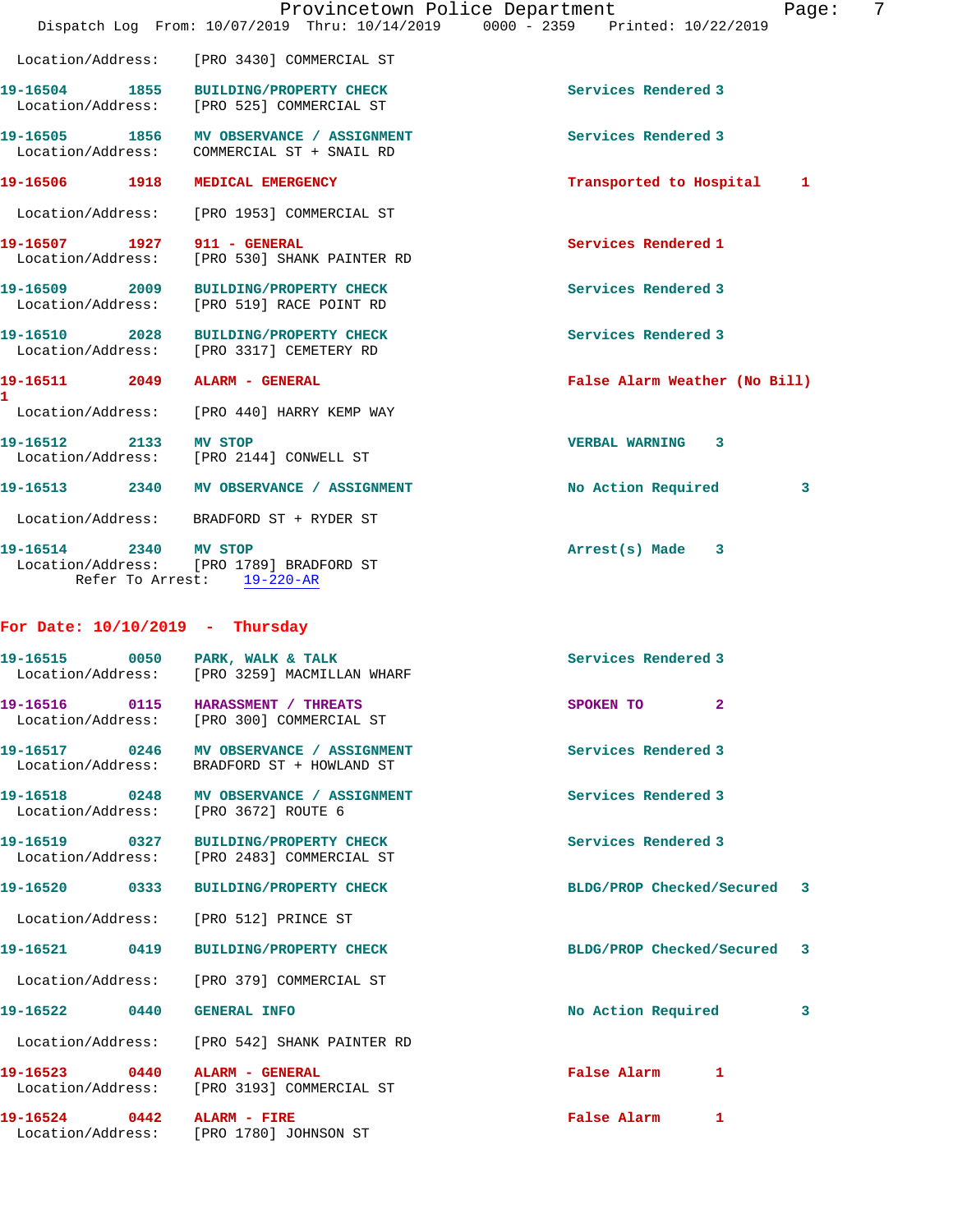| 19-16525 0447 ALARM - GENERAL                                 | Location/Address: [PRO 186] COMMERCIAL ST                                     | False Alarm 1               |                            |
|---------------------------------------------------------------|-------------------------------------------------------------------------------|-----------------------------|----------------------------|
| 19-16526 0452                                                 | <b>GENERAL INFO</b>                                                           | No Action Required          | $\overline{\phantom{a}}$ 3 |
|                                                               | Location/Address: [PRO 1892] SHANK PAINTER RD                                 |                             |                            |
| 19-16527 0619 FLIGHT COVERAGE                                 | Location/Address: [PRO 516] RACE POINT RD                                     | Services Rendered 3         |                            |
| 19-16528 0655 ALARM - GENERAL                                 |                                                                               | Referred to Other Agency 1  |                            |
|                                                               | Location/Address: [PRO 338] SHANK PAINTER RD                                  |                             |                            |
| 19-16529 0810                                                 | PARKING COMPLAINT                                                             | Referred to Other Agency 3  |                            |
|                                                               | Location/Address: [PRO 569] WINSLOW ST                                        |                             |                            |
|                                                               | 19-16530 0814 SERVICE CALL - POLICE<br>Location/Address: [PRO 569] WINSLOW ST | Services Rendered 3         |                            |
| 19-16531 0943 LANDLORD / TENANT                               | Location/Address: [PRO 625] DEWEY AVE                                         | Services Rendered 2         |                            |
| 19-16532 0953 TRAFFIC CONTROL<br>Location/Address:            | STANDISH ST + CEMETERY RD                                                     | Services Rendered 3         |                            |
| 19-16533 1133 911 - GENERAL                                   | Location/Address: [PRO 542] SHANK PAINTER RD                                  | Services Rendered 1         |                            |
| 19-16534 1144                                                 | MEDICAL EMERGENCY                                                             | Transported to Hospital 1   |                            |
|                                                               | Location/Address: [PRO 2616] COMMERCIAL ST                                    |                             |                            |
| 19-16535 1213                                                 | <b>ASSIST CITIZEN</b><br>Location/Address: [PRO 1740] BRADFORD ST EXT         | $\mathbf{3}$<br>SPOKEN TO   |                            |
| 19-16537 1428                                                 | ALARM - GENERAL<br>Location/Address: [PRO 16] BRADFORD ST                     | False Alarm 1               |                            |
| 19-16539 1457                                                 | SERVICE CALL - POLICE<br>Location/Address: [PRO 569] WINSLOW ST               | Services Rendered 3         |                            |
| 19-16540 1501 PARKING COMPLAINT                               |                                                                               | Referred to Other Agency 3  |                            |
|                                                               | Location/Address: [PRO 193] COMMERCIAL ST                                     |                             |                            |
|                                                               | 19-16541 1536 SUSPICIOUS ACTIVITY<br>Location/Address: [PRO 569] WINSLOW ST   | $\overline{2}$<br>SPOKEN TO |                            |
| Location/Address: CONWELL ST                                  |                                                                               | Services Rendered 1         |                            |
| 19-16543 1656 MV STOP                                         | Location/Address: [PRO 542] SHANK PAINTER RD                                  | <b>VERBAL WARNING 3</b>     |                            |
| 19-16544<br>1750                                              | <b>HAZARDS</b>                                                                | Referred to Other Agency 2  |                            |
|                                                               | Location/Address: [PRO 1188] COMMERCIAL ST                                    |                             |                            |
| 19-16547 1943<br>Location/Address:                            | TRAFFIC CONTROL<br>[PRO 1778] SHANK PAINTER RD                                | Services Rendered 3         |                            |
| 19-16548 1955 MV STOP<br>Location/Address: ROUTE 6 + SNAIL RD |                                                                               | VERBAL WARNING 3            |                            |
| 19-16549<br>2015                                              | MEDICAL EMERGENCY                                                             | Transported to Hospital 1   |                            |
| Location/Address: COMMERCIAL ST                               |                                                                               |                             |                            |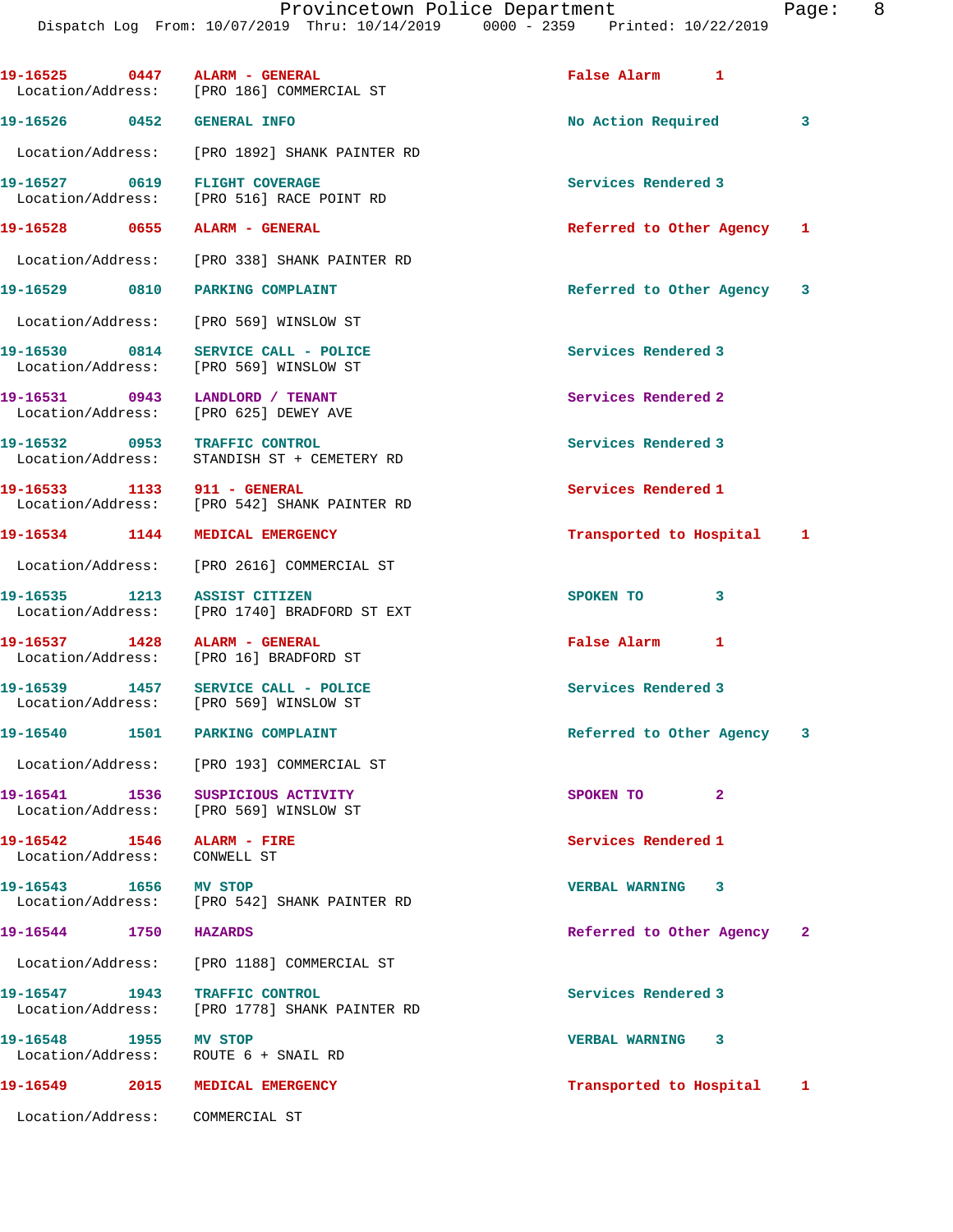|                                 | Provincetown Police Department<br>Dispatch Log From: 10/07/2019 Thru: 10/14/2019 0000 - 2359 Printed: 10/22/2019 |                             | Page: | - 9 |
|---------------------------------|------------------------------------------------------------------------------------------------------------------|-----------------------------|-------|-----|
|                                 | 19-16550 2203 LARCENY / FORGERY / FRAUD<br>Location/Address: [PRO 1237] MILLER HILL RD                           | SPOKEN TO 2                 |       |     |
|                                 | 19-16551 2335 DISTURBANCE - FIGHT / ARGUMENT<br>Location/Address: [PRO 242] COMMERCIAL ST                        | FOLLOW UP <sub>1</sub>      |       |     |
| For Date: $10/11/2019$ - Friday |                                                                                                                  |                             |       |     |
| 19-16552 0017 FOLLOW UP         | Location/Address: [PRO 149] COMMERCIAL ST                                                                        | Services Rendered 2         |       |     |
|                                 | 19-16553 0020 MEDICAL EMERGENCY<br>Location/Address: [PRO 149] COMMERCIAL ST                                     | <b>PATIENT REFUSAL 1</b>    |       |     |
|                                 | 19-16554 0058 MV OBSERVANCE / ASSIGNMENT<br>Location/Address: BRADFORD ST + HOWLAND ST                           | Services Rendered 3         |       |     |
|                                 | 19-16555 0104 MV OBSERVANCE / ASSIGNMENT<br>Location/Address: ROUTE 6 + SNAIL RD                                 | Services Rendered 3         |       |     |
|                                 | 19-16556 0123 MV STOP<br>Location/Address: [PRO 762] BRADFORD ST                                                 | VERBAL WARNING 3            |       |     |
|                                 | 19-16557 0136 LOST PROPERTY<br>Location/Address: [PRO 149] COMMERCIAL ST                                         | Services Rendered 3         |       |     |
| 19-16558 0156 NOISE COMPLAINT   | Location/Address: CARVER ST + COMMERCIAL ST<br>Refer To Arrest: 19-221-AR                                        | $Arrest(s)$ Made $3$        |       |     |
|                                 | 19-16561 0555 SERVICE CALL - POLICE<br>Location/Address: [PRO 516] RACE POINT RD                                 | Services Rendered 3         |       |     |
|                                 | 19-16563 0813 AT SCHOOL<br>Location/Address: [PRO 569] WINSLOW ST                                                | Services Rendered 3         |       |     |
|                                 | 19-16564 0845 ESCORT / TRANSPORT                                                                                 | Transferred Custody         | 3     |     |
|                                 | Location/Address: [PRO 542] SHANK PAINTER RD<br>Refer To Arrest: 19-221-AR                                       |                             |       |     |
| 19-16565<br>0925                | <b>HAZARDS</b>                                                                                                   | Referred to Other Agency    | -2    |     |
|                                 | Location/Address: [PRO 4153] COMMERCIAL ST                                                                       |                             |       |     |
| 19-16566 1035 NOISE COMPLAINT   | Location/Address: [PRO 1184] COMMERCIAL ST                                                                       | Services Rendered 3         |       |     |
| 19-16568 1115 FOLLOW UP         | Location/Address: [PRO 542] SHANK PAINTER RD<br>Refer To Arrest: 19-85-AR                                        | FOLLOW UP<br>$\mathbf{2}$   |       |     |
|                                 | 19-16569 1223 LARCENY / FORGERY / FRAUD<br>Location/Address: [PRO 1616] BANGS ST                                 | Services Rendered 2         |       |     |
| 19-16570 1349 LOST WALLET       | Location/Address: [PRO 3004] BRADFORD ST                                                                         | Services Rendered 3         |       |     |
| 19-16571 1352 MV STOP           |                                                                                                                  | Citation / Warning Issued 3 |       |     |
|                                 | Location/Address: [PRO 539] SHANK PAINTER RD                                                                     |                             |       |     |
|                                 | 19-16573 1415 LOST BLACK PRADA GLASSES<br>Location/Address: [PRO 2693] FREEMAN ST                                | Services Rendered 3         |       |     |
| 19-16574 1433 PROPERTY DAMAGE   | Location/Address: [PRO 1284] BRADFORD ST                                                                         | Services Rendered 3         |       |     |
| 19-16575 1453 SCHOOL            | Location/Address: [PRO 569] WINSLOW ST                                                                           | Services Rendered 3         |       |     |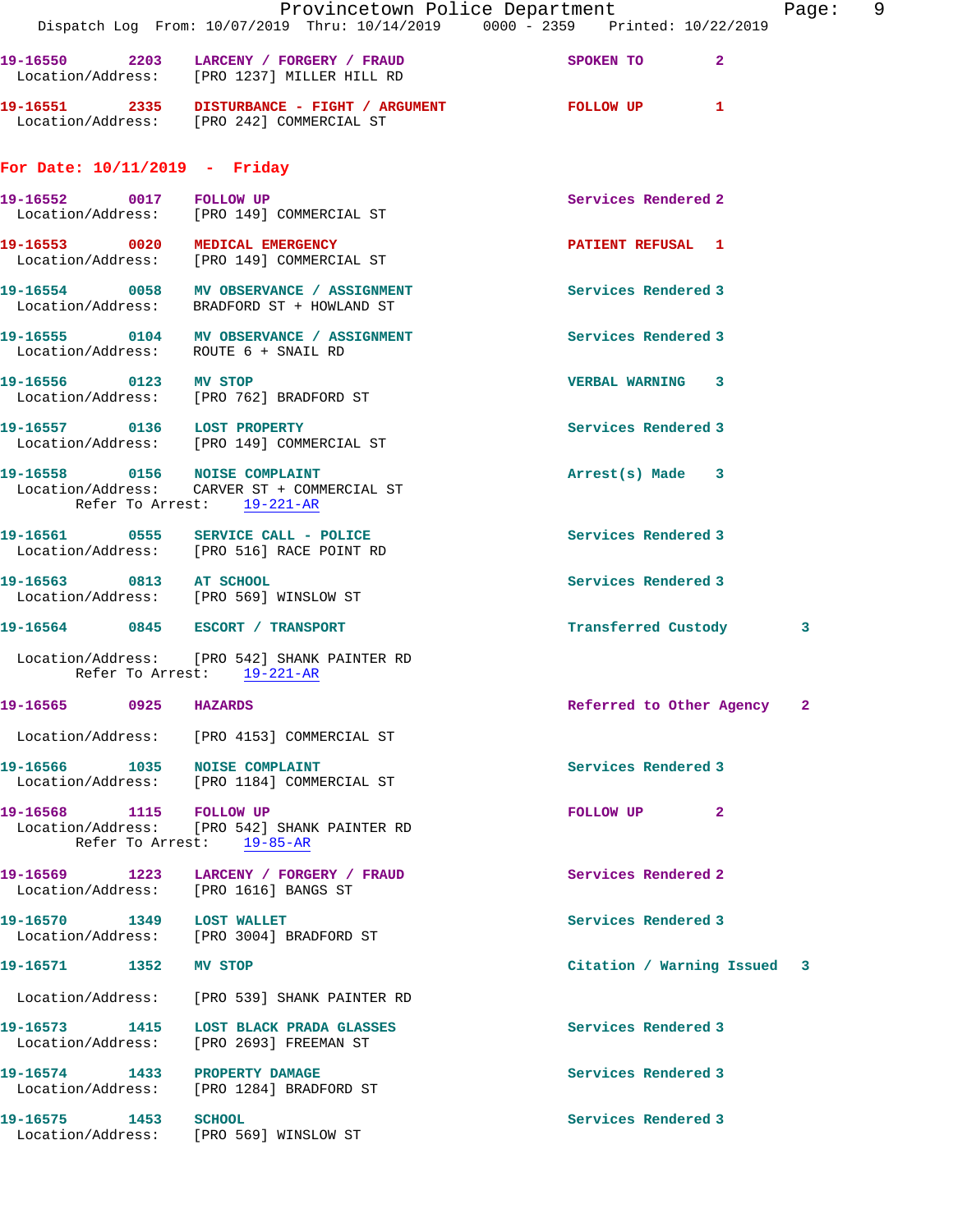| 19-16577                                      |                    | 1607 MEDICAL EMERGENCY                                                                   | Transported to Hospital     | $\mathbf{1}$ |
|-----------------------------------------------|--------------------|------------------------------------------------------------------------------------------|-----------------------------|--------------|
|                                               |                    | Location/Address: [PRO 3649] CONWELL ST                                                  |                             |              |
| 19-16579 1638                                 |                    | <b>FOLLOW UP</b><br>Location/Address: [PRO 542] SHANK PAINTER RD                         | SPOKEN TO 2                 |              |
| 19-16578 1639                                 |                    | MEDICAL EMERGENCY                                                                        | Transported to Hospital     | 1            |
|                                               |                    | Location/Address: [PRO 440] HARRY KEMP WAY                                               |                             |              |
|                                               |                    | 19-16580 1644 PARKING COMPLAINT<br>Location/Address: [PRO 2364] COMMERCIAL ST            | Services Rendered 3         |              |
|                                               |                    | 19-16581    1652    ALARM - GENERAL<br>Location/Address: [PRO 1406] NICKERSON ST         | False Alarm 1               |              |
|                                               | Refer To Accident: | 19-16582 1724 MV COLLISION<br>Location/Address: [PRO 2343] BREWSTER ST<br>$19 - 86 - AC$ | Services Rendered 1         |              |
| 19-16583 2015 DISORDERLY<br>Location/Address: |                    | GOSNOLD ST                                                                               | <b>GONE ON ARRIVAL 1</b>    |              |
| 19-16584 2129                                 |                    | <b>BUILDING/PROPERTY CHECK</b>                                                           | BLDG/PROP Checked/Secured 3 |              |
|                                               |                    | Location/Address: [PRO 516] RACE POINT RD                                                |                             |              |
| 19-16585 2133                                 |                    | MEDICAL EMERGENCY                                                                        | Transported to Hospital 1   |              |
|                                               |                    | Location/Address: [PRO 2702] COMMERCIAL ST                                               |                             |              |
| 19-16586                                      |                    | 2147 BUILDING/PROPERTY CHECK<br>Location/Address: [PRO 3259] MACMILLAN WHARF             | Services Rendered 3         |              |
| 19-16587                                      | 2322               | <b>BAR CHECK</b>                                                                         | BLDG/PROP Checked/Secured 3 |              |
|                                               |                    | Location/Address: [PRO 399] COMMERCIAL ST                                                |                             |              |
| 19-16588 2327                                 |                    | <b>BAR CHECK</b>                                                                         | BLDG/PROP Checked/Secured 3 |              |
|                                               |                    | Location/Address: [PRO 3443] COMMERCIAL ST                                               |                             |              |
| 19-16589                                      | 2334               | <b>BAR CHECK</b><br>Location/Address: [PRO 221] COMMERCIAL ST                            | Services Rendered 3         |              |
|                                               |                    | 19-16590 2347 BUILDING/PROPERTY CHECK                                                    | BLDG/PROP Checked/Secured 3 |              |
|                                               |                    | Location/Address: [PRO 3259] MACMILLAN WHARF                                             |                             |              |
|                                               |                    | For Date: $10/12/2019$ - Saturday                                                        |                             |              |
|                                               |                    | 19-16592 0003 PARK, WALK & TALK<br>Location/Address: [PRO 105] COMMERCIAL ST             | Services Rendered 3         |              |
|                                               |                    | 19-16591 0007 MV OBSERVANCE / ASSIGNMENT<br>Location/Address: BRADFORD ST + HOWLAND ST   | Services Rendered 3         |              |
| 19-16593 0026 MV STOP                         |                    | Location/Address: [PRO 57] BRADFORD ST                                                   | VERBAL WARNING 3            |              |
| 19-16595 0051                                 |                    | SUSPICIOUS ACTIVITY<br>Location/Address: [PRO 526] RYDER ST EXT                          | Services Rendered 2         |              |
|                                               |                    | 19-16594 0056 BUILDING/PROPERTY CHECK                                                    | BLDG/PROP Checked/Secured 3 |              |
|                                               |                    | Location/Address: [PRO 1638] COMMERCIAL ST                                               |                             |              |
| 19-16596                                      |                    | 0105 MV OBSERVANCE / ASSIGNMENT                                                          | Services Rendered 3         |              |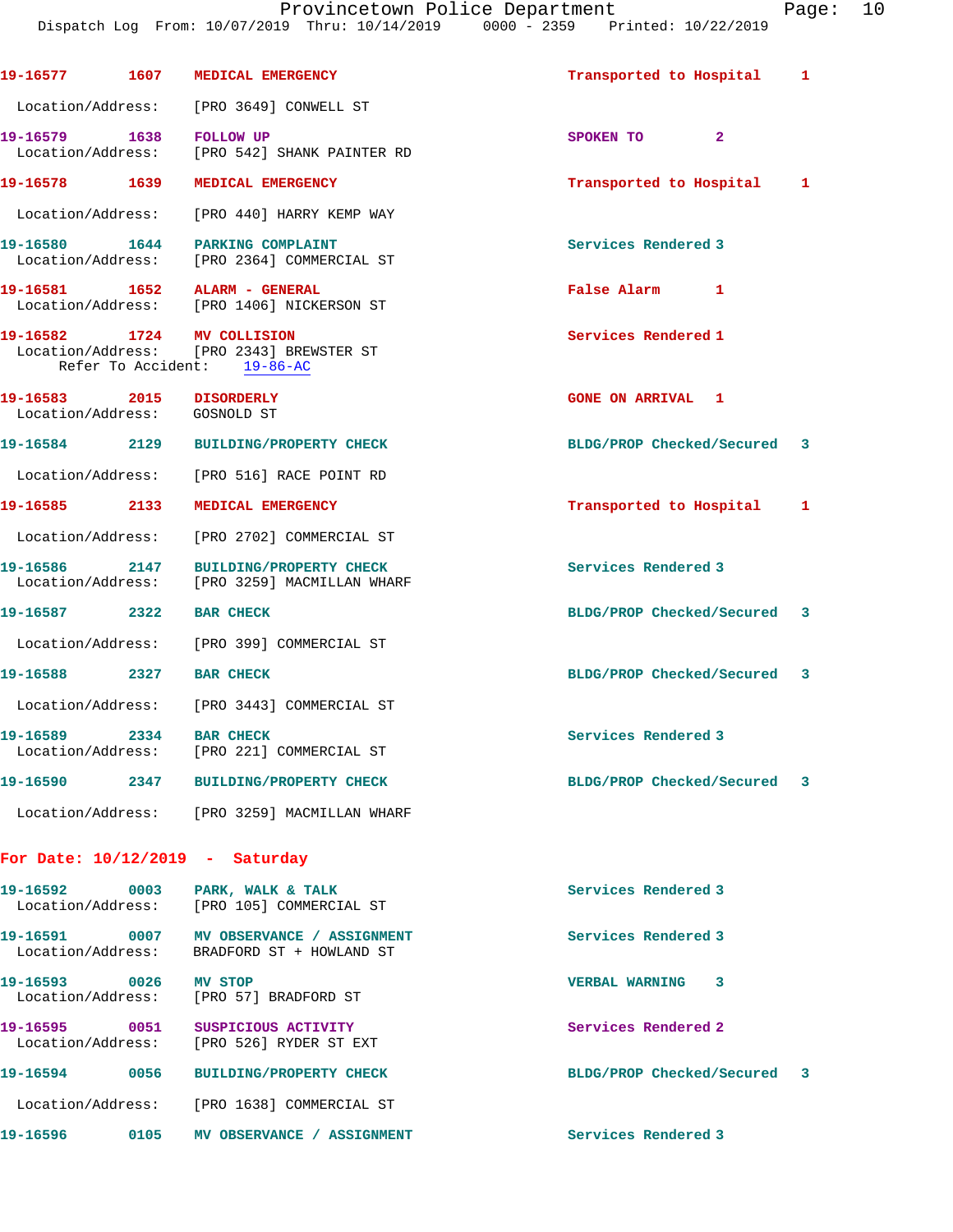|                                                                       | Provincetown Police Department<br>Dispatch Log From: 10/07/2019 Thru: 10/14/2019 0000 - 2359 Printed: 10/22/2019 |                             | Page: 11 |  |
|-----------------------------------------------------------------------|------------------------------------------------------------------------------------------------------------------|-----------------------------|----------|--|
|                                                                       | Location/Address: [PRO 37] BRADFORD ST                                                                           |                             |          |  |
| 19-16597 0134 MV STOP                                                 | Location/Address: [PRO 3670] SHANK PAINTER RD                                                                    | <b>VERBAL WARNING 3</b>     |          |  |
|                                                                       | 19-16599 0315 BUILDING/PROPERTY CHECK                                                                            | BLDG/PROP Checked/Secured 3 |          |  |
|                                                                       | Location/Address: [PRO 526] RYDER ST EXT                                                                         |                             |          |  |
|                                                                       | 19-16598 0316 BUILDING/PROPERTY CHECK<br>Location/Address: [PRO 2539] RYDER ST EXT                               | Services Rendered 3         |          |  |
| Location/Address:                                                     | 19-16600 0504 MV OBSERVANCE / ASSIGNMENT<br>ROUTE 6                                                              | Services Rendered 3         |          |  |
|                                                                       | 19-16601 0509 BUILDING/PROPERTY CHECK                                                                            | BLDG/PROP Checked/Secured 3 |          |  |
|                                                                       | Location/Address: [PRO 530] SHANK PAINTER RD                                                                     |                             |          |  |
|                                                                       | 19-16603 0601 SERVICE CALL - POLICE<br>Location/Address: [PRO 516] RACE POINT RD                                 | Services Rendered 3         |          |  |
| 19-16602 0603 PARK, WALK & TALK                                       | Location: [PRO 3431] LOPES SQUARE                                                                                | Services Rendered 3         |          |  |
| Location/Address: COOK ST                                             | 19-16604 0720 SERVICE CALL - POLICE                                                                              | Services Rendered 3         |          |  |
|                                                                       | 19-16605 0734 HARASSMENT / THREATS                                                                               | Referred to Other Agency 2  |          |  |
| Location/Address: [TRU 55] SHORE RD                                   |                                                                                                                  |                             |          |  |
| 19-16606 0832 ALARM - GENERAL<br>Location/Address: [PRO 1497] ARCH ST |                                                                                                                  | Services Rendered 1         |          |  |
| 19-16607 0844 ALARM - GENERAL<br>Location/Address: [PRO 963] KILEY CT |                                                                                                                  | Services Rendered 1         |          |  |
| 19-16608 0911 HAZARDS<br>Location/Address: WEST FRANKLIN ST           |                                                                                                                  | Services Rendered 2         |          |  |
| 19-16610  0919  AIRCRAFT EMERGENCY                                    |                                                                                                                  | Referred to Other Agency 2  |          |  |
|                                                                       | Location/Address: [PRO 516] RACE POINT RD                                                                        |                             |          |  |
| 19-16609 0935 MEDICAL EMERGENCY                                       | Location/Address: [PRO 1185] COMMERCIAL ST                                                                       | Services Rendered 1         |          |  |
|                                                                       | 19-16611 1035 BUILDING/PROPERTY CHECK                                                                            | BLDG/PROP Checked/Secured 3 |          |  |
| Location/Address: [PRO 3287] ROUTE 6                                  |                                                                                                                  |                             |          |  |
| 19-16612 1045 MV COMPLAINT                                            | Location/Address: [PRO 606] CONWELL ST                                                                           | Services Rendered 2         |          |  |
| 19-16613 1101 MV COMPLAINT                                            | Location/Address: [PRO 149] COMMERCIAL ST                                                                        | Services Rendered 2         |          |  |
| 19-16615 1114 PET PANTRY                                              | Location/Address: [PRO 3296] SHANK PAINTER RD                                                                    | Services Rendered 3         |          |  |
| 19-16616 1119 PARK, WALK & TALK                                       | Location/Address: [PRO 537] SHANK PAINTER RD                                                                     | Services Rendered 3         |          |  |
| 19-16618 1146 MV COMPLAINT                                            | Location/Address: [PRO 340] COMMERCIAL ST                                                                        | Services Rendered 2         |          |  |
|                                                                       | 19-16619 1335 PARK, WALK & TALK<br>Location/Address: [PRO 3277] SANDY HILL LN                                    | Services Rendered 3         |          |  |
|                                                                       |                                                                                                                  | Services Rendered 1         |          |  |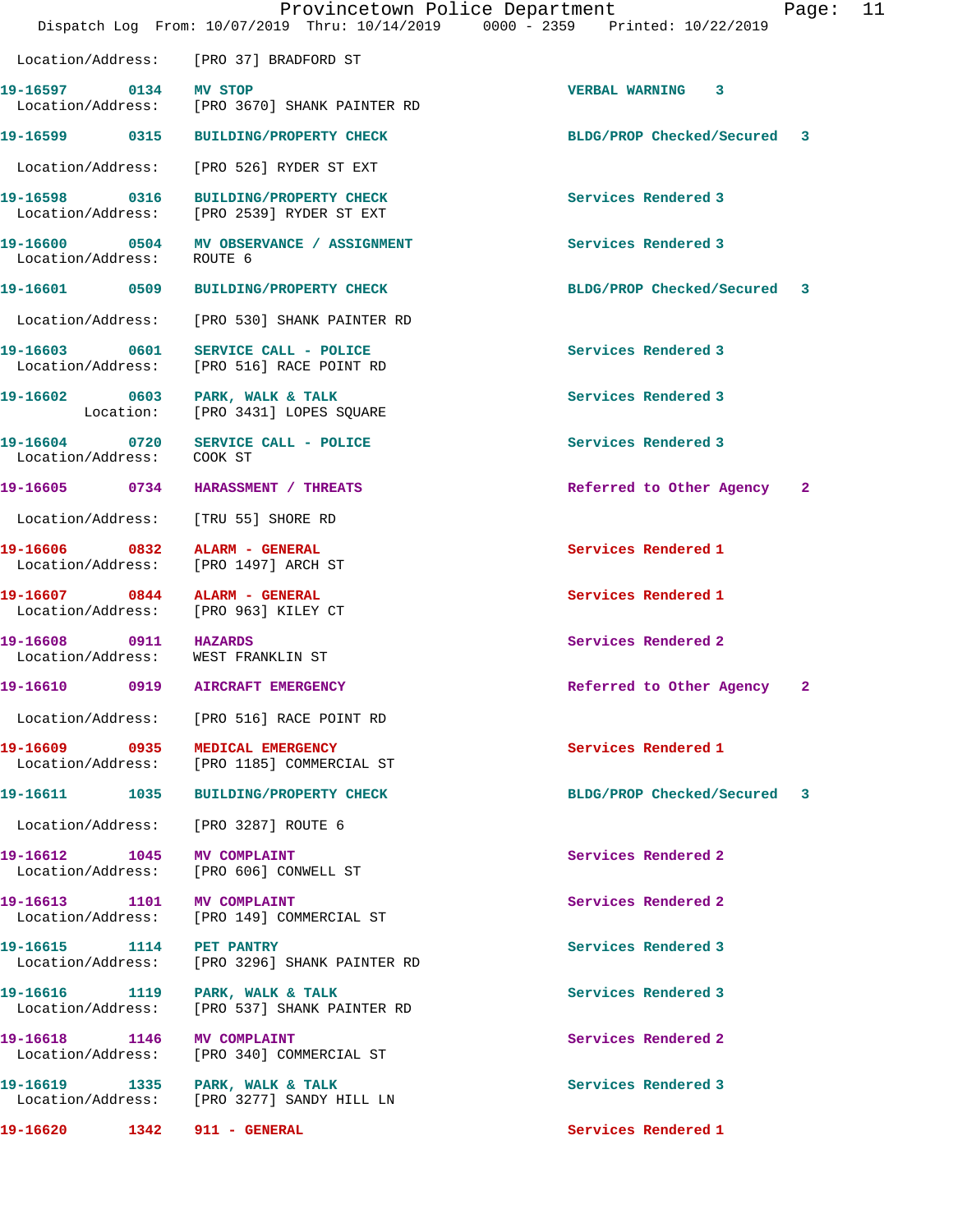|                                    |                                                                                              | Provincetown Police Department<br>Dispatch Log From: 10/07/2019 Thru: 10/14/2019 0000 - 2359 Printed: 10/22/2019 | Page: | 12 |
|------------------------------------|----------------------------------------------------------------------------------------------|------------------------------------------------------------------------------------------------------------------|-------|----|
|                                    | Location/Address: [PRO 517] RACE POINT RD                                                    |                                                                                                                  |       |    |
| 19-16621 1415 ANIMAL CALL          | Location/Address: [PRO 2087] HARRY KEMP WAY                                                  | Services Rendered 2                                                                                              |       |    |
|                                    | 19-16624 1509 ALARM - GENERAL<br>Location/Address: [PRO 2255] CONWAY ST                      | False Alarm 1                                                                                                    |       |    |
|                                    | 19-16625 1511 MEDICAL EMERGENCY                                                              | Transported to Hospital 1                                                                                        |       |    |
|                                    | Location/Address: [PRO 744] BRADFORD ST                                                      |                                                                                                                  |       |    |
| Location/Address: ROUTE 6          | 19-16627 1717 MV OBSERVANCE / ASSIGNMENT                                                     | Services Rendered 3                                                                                              |       |    |
|                                    | 19-16628 1737 PARKING COMPLAINT                                                              | No Action Required                                                                                               | 3     |    |
| Location/Address: COMMERCIAL ST    |                                                                                              |                                                                                                                  |       |    |
| 19-16629 1739 ANIMAL CALL          | Location/Address: [PRO 253] COMMERCIAL ST                                                    | Services Rendered 2                                                                                              |       |    |
|                                    | 19-16630 1745 MEDICAL EMERGENCY                                                              | Transported to Hospital 1                                                                                        |       |    |
|                                    | Location/Address: [PRO 146] COMMERCIAL ST                                                    |                                                                                                                  |       |    |
|                                    | 19-16631 1804 ALARM - GENERAL<br>Location/Address: [PRO 440] HARRY KEMP WAY                  | False Alarm 1                                                                                                    |       |    |
|                                    | 19-16632 1839 ASSIST DEPARTMENT / MUTUAL AID<br>Location/Address: [PRO 542] SHANK PAINTER RD | Services Rendered 3                                                                                              |       |    |
| Location/Address:                  | 19-16633 1947 BUILDING/PROPERTY CHECK<br>[PRO 2898] JEROME SMITH RD                          | Services Rendered 3                                                                                              |       |    |
|                                    | 19-16634 2018 BUILDING/PROPERTY CHECK<br>Location/Address: [PRO 3287] ROUTE 6                | Services Rendered 3                                                                                              |       |    |
|                                    | 19-16635 2055 BUILDING/PROPERTY CHECK<br>Location/Address: [PRO 3317] CEMETERY RD            | Services Rendered 3                                                                                              |       |    |
| 19-16636 2056                      | MEDICAL EMERGENCY<br>Location/Address: [PRO 208] COMMERCIAL ST                               | PATIENT REFUSAL 1                                                                                                |       |    |
| 19-16637 2102                      | <b>BUILDING/PROPERTY CHECK</b><br>Location/Address: [PRO 3259] MACMILLAN WHARF               | Services Rendered 3                                                                                              |       |    |
|                                    | 19-16638 2115 BUILDING/PROPERTY CHECK<br>Location/Address: [PRO 444] HIGH POLE HILL          | Services Rendered 3                                                                                              |       |    |
| 19-16639 2120<br>Location/Address: | <b>BUILDING/PROPERTY CHECK</b><br>[PRO 99] COMMERCIAL ST                                     | Services Rendered 3                                                                                              |       |    |
| Location/Address:                  | 19-16640 2121 BUILDING/PROPERTY CHECK<br>[PRO 2483] COMMERCIAL ST                            | Services Rendered 3                                                                                              |       |    |
| 19-16641 2124<br>Location/Address: | <b>BUILDING/PROPERTY CHECK</b><br>[PRO 106] COMMERCIAL ST                                    | Services Rendered 3                                                                                              |       |    |
|                                    | 19-16642 2130 BUILDING/PROPERTY CHECK<br>Location/Address: [PRO 2490] PROVINCELANDS RD       | Services Rendered 3                                                                                              |       |    |
|                                    | 19-16643 2130 MEDICAL EMERGENCY                                                              | Transported to Hospital                                                                                          | 1     |    |
|                                    | Location/Address: [PRO 781] CAPTAIN BERTIES WAY                                              |                                                                                                                  |       |    |
| 19-16644 2141<br>Location/Address: | MV OBSERVANCE / ASSIGNMENT<br>COMMERCIAL ST + BRADFORD ST                                    | Services Rendered 3                                                                                              |       |    |
|                                    | 19-16645 2150 BUILDING/PROPERTY CHECK<br>Location/Address: [PRO 2494] BRADFORD ST            | Services Rendered 3                                                                                              |       |    |
|                                    |                                                                                              |                                                                                                                  |       |    |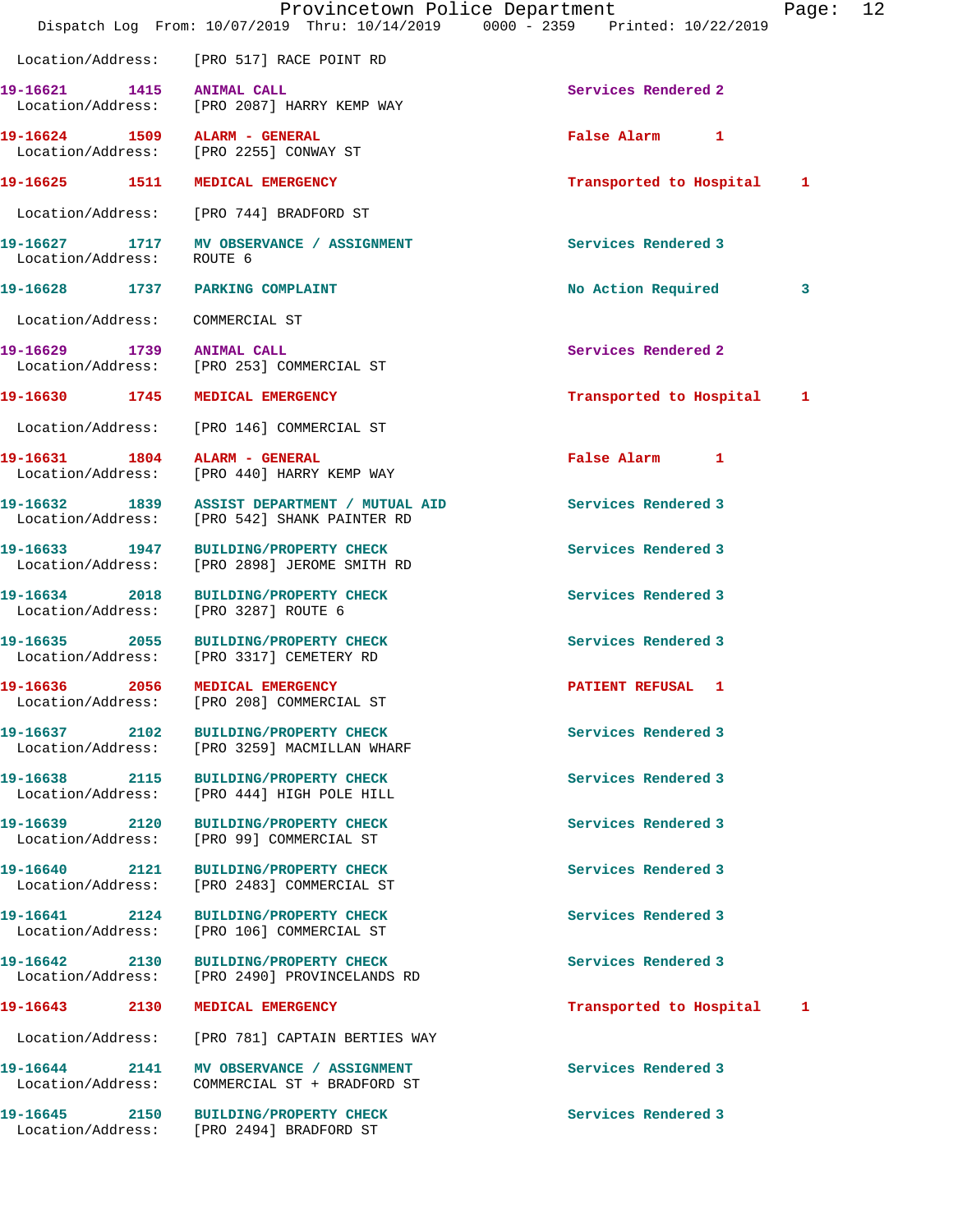**19-16649 2200 BUILDING/PROPERTY CHECK Services Rendered 3**  Location/Address: [PRO 357] COMMERCIAL ST **19-16650 2201 BUILDING/PROPERTY CHECK Services Rendered 3**  Location/Address: HOWLAND ST **19-16651 2202 BUILDING/PROPERTY CHECK Services Rendered 3**  Location/Address: HARRY KEMP WAY **19-16652 2202 BUILDING/PROPERTY CHECK Services Rendered 3**  Location/Address: ROUTE 6 19-16653 2206 BUILDING/PROPERTY CHECK **Services** Rendered 3 Location/Address: RACE POINT RD **19-16655 2210 MV DISABLED Removed Hazard 2**  Location/Address: [PRO 3296] SHANK PAINTER RD **19-16654 2212 BUILDING/PROPERTY CHECK Services Rendered 3**  Location/Address: [PRO 3287] ROUTE 6 **19-16656 2232 DISTURBANCE - FIGHT / ARGUMENT Peace Restored 1 19-16657 2355 BUILDING/PROPERTY CHECK BLDG/PROP Checked/Secured 3** Location/Address: [PRO 1952] COMMERCIAL ST

**19-16647 2153 BUILDING/PROPERTY CHECK Services Rendered 3**  Location/Address: [PRO 2977] COMMERCIAL ST

**19-16648 2200 BUILDING/PROPERTY CHECK Services Rendered 3**  Location/Address: SNAIL RD

19-16646 2152 BUILDING/PROPERTY CHECK Services Rendered 3

Location/Address: [PRO 357] COMMERCIAL ST

Location/Address: [PRO 525] COMMERCIAL ST

# **For Date: 10/13/2019 - Sunday**

|                                    | Location/Address: [PRO 2494] BRADFORD ST                                               | Services Rendered 3         |
|------------------------------------|----------------------------------------------------------------------------------------|-----------------------------|
| 19-16660 0002                      | <b>BAR CHECK</b>                                                                       | BLDG/PROP Checked/Secured 3 |
|                                    | Location/Address: [PRO 399] COMMERCIAL ST                                              |                             |
| 19-16661 0017<br>Location/Address: | MV STOP<br>BRADFORD ST                                                                 | <b>VERBAL WARNING</b><br>3  |
| 19-16662 0027                      | MV STOP<br>Location/Address: HOWLAND ST + WILLOW DR                                    | <b>VERBAL WARNING</b><br>3  |
| Location/Address:                  | BRADFORD ST + RYDER ST                                                                 | Services Rendered 3         |
|                                    | 19-16664 0100 PARK, WALK & TALK<br>Location/Address: [PRO 3870] COMMERCIAL ST          | Services Rendered 3         |
| 19-16665 0132<br>Location/Address: | MV STOP<br>PROVINCELANDS RD                                                            | <b>VERBAL WARNING</b><br>3  |
|                                    | 19-16666 0201 MV OBSERVANCE / ASSIGNMENT<br>Location/Address: BRADFORD ST + JOHNSON ST | Services Rendered 3         |
| 19-16667 0212                      | <b>BUILDING/PROPERTY CHECK</b>                                                         | BLDG/PROP Checked/Secured 3 |
|                                    | Location/Address: [PRO 3430] COMMERCIAL ST                                             |                             |
|                                    | <b>BUILDING/PROPERTY CHECK</b>                                                         | BLDG/PROP Checked/Secured 3 |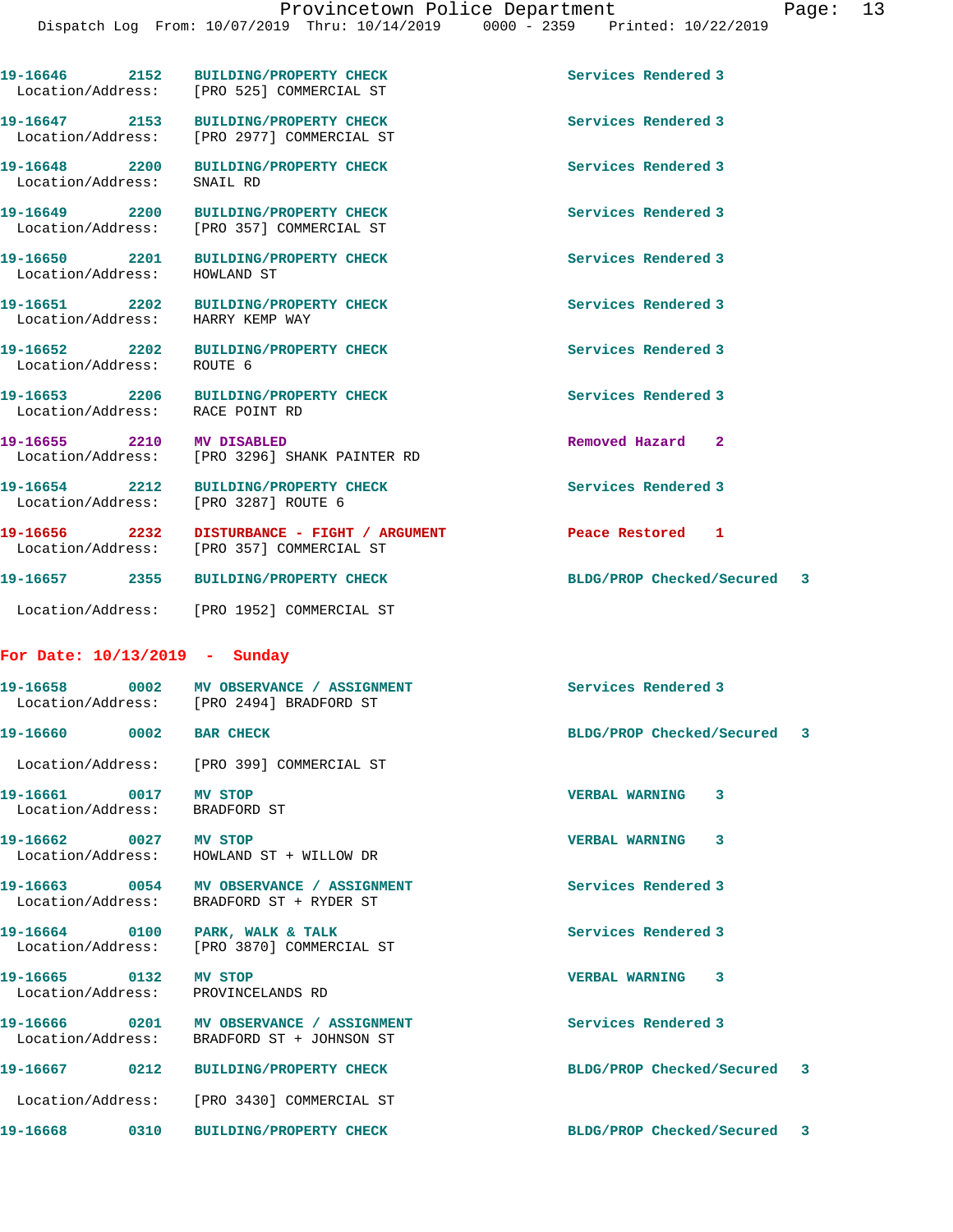**19-16669 0348 BUILDING/PROPERTY CHECK BLDG/PROP Checked/Secured 3** Location/Address: [PRO 516] RACE POINT RD **19-16670 0456 MEDICAL EMERGENCY PATIENT REFUSAL 1**  Location/Address: [PRO 63] BRADFORD ST EXT

**19-16672 0612 BUILDING/PROPERTY CHECK Services Rendered 3**  Location/Address: [PRO 2490] PROVINCELANDS RD

Location/Address: [PRO 413] CONWELL ST

**19-16673 0627 BUILDING/PROPERTY CHECK Services Rendered 3**  Location/Address: [PRO 2499] RACE POINT RD

Location/Address: [PRO 16] BRADFORD ST

Location/Address: [PRO 542] SHANK PAINTER RD

**19-16677 0745 911 - GENERAL Services Rendered 1**  Location/Address: [PRO 542] SHANK PAINTER RD

**19-16678 0812 FOLLOW UP FOLLOW UP 2** 

**19-16689 1502 SERVE WARRANT Could Not Locate 3**  Location/Address: OLD COLONY WAY

Location/Address:

19-16674 0711 FIRE - OTHER **COULD 19-16674** Could Not Locate 1

**19-16675 0725 MISSING PERSON Services Rendered 1** 

Location/Address: [PRO 2343] BREWSTER ST

**19-16679 0830 BUILDING/PROPERTY CHECK Services Rendered 3**  Location/Address: [PRO 2490] PROVINCELANDS RD

19-16680 0831 PARK, WALK & TALK Services Rendered 3 Location/Address: [PRO 2499] RACE POINT RD

**19-16681 0837 FLIGHT COVERAGE Services Rendered 3**  Location/Address: [PRO 516] RACE POINT RD

19-16682 0959 SERVICE CALL - POLICE Could Not Locate 3<br>
Location/Address: [PRO 2361] THISTLEMORE RD [PRO 2361] THISTLEMORE RD

Location/Address: [PRO 440] HARRY KEMP WAY

19-16684 1132 ANIMAL CALL **19-16684** Services Rendered 2 Location/Address: [PRO 106] COMMERCIAL ST

**19-16685 1345 MV COMPLAINT Services Rendered 2**  Location/Address: [PRO 3314] COMMERCIAL ST

**19-16687 1434 911 - GENERAL Services Rendered 1**  Location/Address: [PRO 154] COMMERCIAL ST

**19-16688 1436 ANIMAL CALL Services Rendered 2**  Location/Address: [PRO 2481] TREMONT ST

19-16690 1551 MV OBSERVANCE / ASSIGNMENT **Services Rendered 3 160 Services** Rendered 3

Location/Address: [PRO 3064] COMMERCIAL ST

**19-16692 1615 VANDALISM Services Rendered 3**  Location/Address: [PRO 444] HIGH POLE HILL

**19-16693 1632 BIKE - ACCIDENT PATIENT REFUSAL 1**  Location/Address: [PRO 3259] MACMILLAN WHARF

**19-16683 1002 MEDICAL EMERGENCY Transported to Hospital 1**

**19-16691 1556 MEDICAL EMERGENCY Transported to Hospital 1**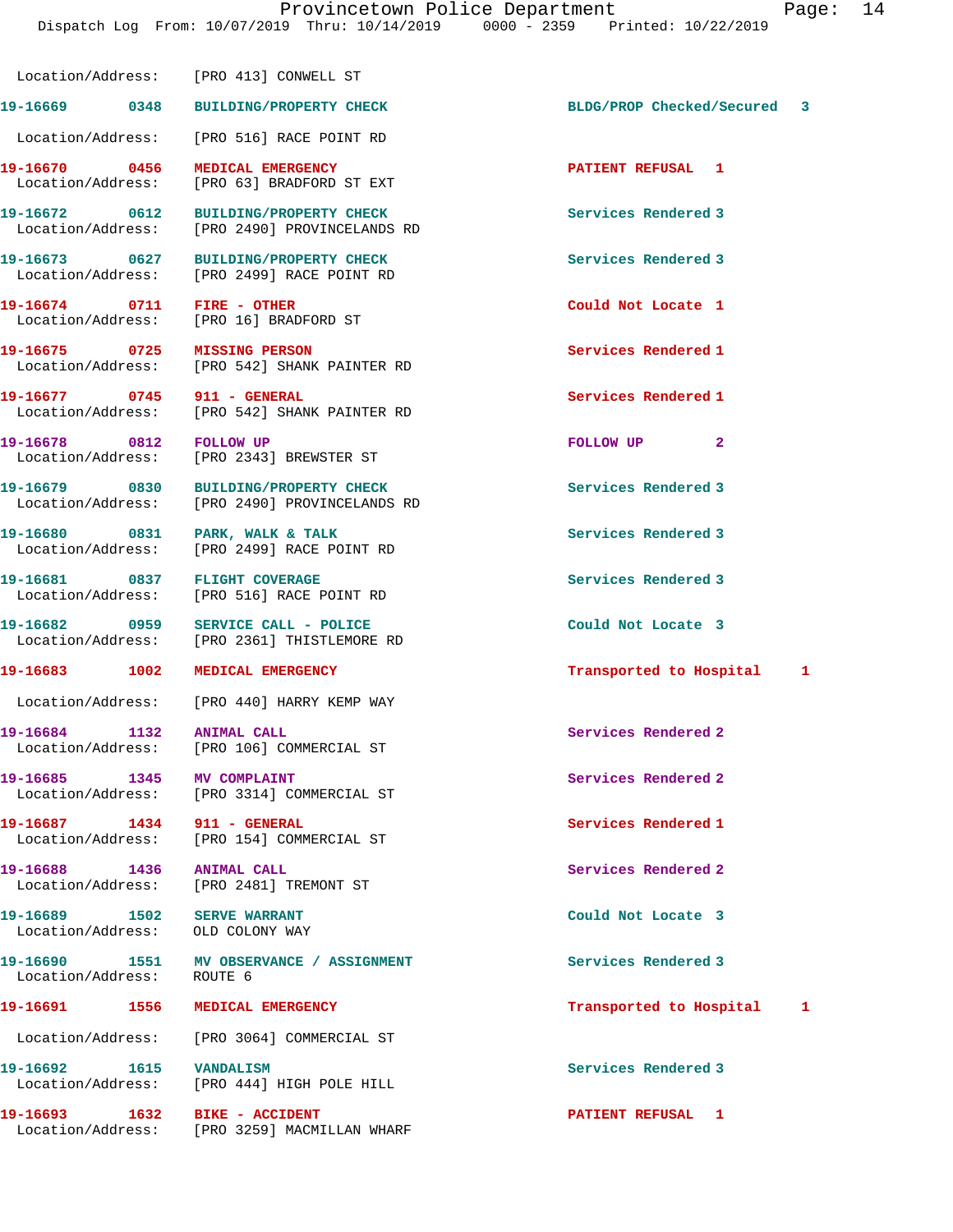Dispatch Log From: 10/07/2019 Thru: 10/14/2019 0000 - 2359 Printed: 10/22/2019 **19-16694 1636 25MEDICAL EMERGENCY Transported to Hospital 1** Location/Address: [PRO 1892] SHANK PAINTER RD **19-16695 1640 PARK, WALK & TALK Services Rendered 3**  Location/Address: [PRO 105] COMMERCIAL ST **19-16696 1711 MV OBSERVANCE / ASSIGNMENT Services Rendered 3**  Location/Address: [PRO 530] SHANK PAINTER RD 19-16697 1715 LOST WELLS FARGO CARD **19-16697** Services Rendered 3 Location/Address: [PRO 542] SHANK PAINTER RD **19-16698 1735 LOST WALLET Services Rendered 3**  Location/Address: [PRO 542] SHANK PAINTER RD **19-16699 1756 LOST JACKET AND WALLET Services Rendered 3**  Location/Address: [PRO 542] SHANK PAINTER RD **19-16700 1834 MV OBSERVANCE / ASSIGNMENT Services Rendered 3**  Location/Address: HOWLAND ST + BRADFORD ST **19-16701 1856 MEDICAL EMERGENCY 19-16701 Services Rendered 1**<br>
Location/Address: [PRO 542] SHANK PAINTER RD [PRO 542] SHANK PAINTER RD **19-16702 1911 PARKING COMPLAINT Services Rendered 3**  Location/Address: [PRO 2512] JEROME SMITH RD 19-16703 1925 BUILDING/PROPERTY CHECK **1998** Services Rendered 3 Location/Address: [PRO 2494] BRADFORD ST **19-16705 2029 SERVE WARRANT Could Not Locate 3**  Location/Address: OLD COLONY WAY **19-16708 2101 MEDICAL EMERGENCY PATIENT REFUSAL 1**  Location/Address: [PRO 52] BRADFORD ST **19-16709 2227 MEDICAL EMERGENCY Transported to Hospital 1** Location/Address: [PRO 357] COMMERCIAL ST **19-16710 2306 SERVE WARRANT Arrest(s) Made 3**  Location/Address: [PRO 208] COMMERCIAL ST Refer To Arrest: 19-223-AR 19-16711 2318 SERVICE CALL - POLICE **Services Rendered 3**  Location/Address: [PRO 516] RACE POINT RD **For Date: 10/14/2019 - Monday 19-16713 0011 BAR CHECK Services Rendered 3**  Location/Address: [PRO 3443] COMMERCIAL ST **19-16714 0051 BUILDING/PROPERTY CHECK Services Rendered 3**  Location/Address: [PRO 2493] BRADFORD ST 19-16715 0052 PARK, WALK & TALK **Services Rendered 3** Location/Address: COMMERCIAL ST

19-16716 **0104 MV OBSERVANCE / ASSIGNMENT** Services Rendered 3 Location/Address: [PRO 2577] BRADFORD ST

**19-16717 0139 MV OBSERVANCE / ASSIGNMENT Services Rendered 3**  Location/Address: CONWELL ST + ROUTE 6

19-16718 **0227** MV OBSERVANCE / ASSIGNMENT **Services Rendered 3** Location/Address: SHANK PAINTER RD + JEROME SMITH RD

**19-16719 0256 BUILDING/PROPERTY CHECK Services Rendered 3**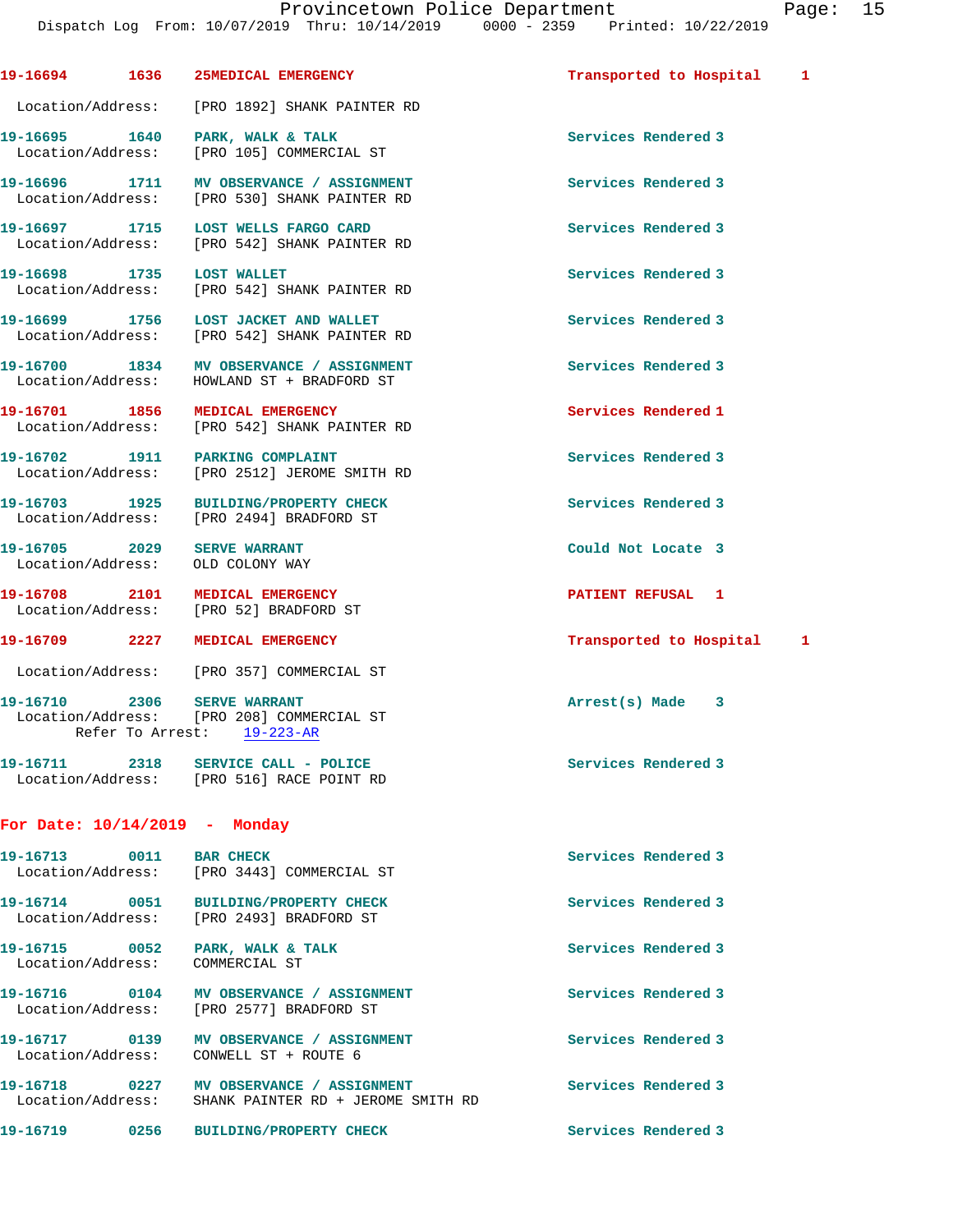|                                                          |      | Provincetown Police Department<br>Dispatch Log From: 10/07/2019 Thru: 10/14/2019 0000 - 2359 Printed: 10/22/2019 |                             | Page: | 16 |
|----------------------------------------------------------|------|------------------------------------------------------------------------------------------------------------------|-----------------------------|-------|----|
|                                                          |      | Location/Address: [PRO 530] SHANK PAINTER RD                                                                     |                             |       |    |
|                                                          |      | 19-16720 0315 BUILDING/PROPERTY CHECK                                                                            | BLDG/PROP Checked/Secured 3 |       |    |
|                                                          |      | Location/Address: [PRO 519] RACE POINT RD                                                                        |                             |       |    |
|                                                          |      | 19-16721 0531 MV OBSERVANCE / ASSIGNMENT<br>Location/Address: ROUTE 6 + HOWLAND ST                               | Services Rendered 3         |       |    |
|                                                          |      | 19-16722 0549 MEDICAL EMERGENCY<br>Location/Address: [PRO 3222] ALDEN ST                                         | Services Rendered 1         |       |    |
|                                                          |      | 19-16723 0553 SERVICE CALL - POLICE<br>Location/Address: [PRO 516] RACE POINT RD                                 | Services Rendered 3         |       |    |
|                                                          |      | 19-16725 0742 MEDICAL EMERGENCY<br>Location/Address: [PRO 542] SHANK PAINTER RD<br>Refer To Arrest: 19-223-AR    | Services Rendered 1         |       |    |
| 19-16726 0910 MV DISABLED                                |      | Location/Address: [PRO 2577] BRADFORD ST                                                                         | Services Rendered 2         |       |    |
|                                                          |      | 19-16727 1018 MEDICAL EMERGENCY<br>Location/Address: [PRO 542] SHANK PAINTER RD<br>Refer To Arrest: 19-223-AR    | Services Rendered 1         |       |    |
|                                                          |      | 19-16728 1033 LOST JET BLUE CARD<br>Location/Address: [PRO 542] SHANK PAINTER RD                                 | Services Rendered 3         |       |    |
|                                                          |      | 19-16729 1104 LOST BLACK IPHONE X<br>Location/Address: [PRO 2490] PROVINCELANDS RD                               | Services Rendered 3         |       |    |
|                                                          |      | 19-16730 1110 LOST CREDIT CARD WALLET<br>Location/Address: [PRO 542] SHANK PAINTER RD                            | Services Rendered 3         |       |    |
| 19-16731                                                 |      | 1154 ESCORT / TRANSPORT                                                                                          | Transferred Custody         | 3     |    |
|                                                          |      | Location/Address: [PRO 542] SHANK PAINTER RD<br>Refer To Arrest: $19-222-AR$<br>Refer To Arrest: 19-223-AR       |                             |       |    |
| 19-16733                                                 | 1327 | <b>GRAFFITI</b><br>Location/Address: [PRO 4136] BRADFORD ST                                                      | Services Rendered 3         |       |    |
|                                                          |      | 19-16734 1333 ABANDONED BIKE<br>Location/Address: ATLANTIC AVE + COMMERCIAL ST                                   | Services Rendered 2         |       |    |
|                                                          |      | 19-16735 1340 LOST GRAY EYEGLASSES<br>Location/Address: [PRO 542] SHANK PAINTER RD                               | Services Rendered 3         |       |    |
|                                                          |      | 19-16737 1410 LOST WELLS FARGO CARD<br>Location/Address: [PRO 542] SHANK PAINTER RD                              | Services Rendered 3         |       |    |
| 19-16738 1530 FOLLOW UP<br>Location/Address: BRADFORD ST |      |                                                                                                                  | SPOKEN TO<br>$\mathbf{2}$   |       |    |
|                                                          |      | 19-16739 1558 ASSIST DEPARTMENT / MUTUAL AID<br>Location/Address: [PRO 2521] ROUTE 6                             | Services Rendered 3         |       |    |
|                                                          |      | 19-16740  1600 MEDICAL EMERGENCY                                                                                 | Transported to Hospital     | 1     |    |
|                                                          |      | Location/Address: [PRO 542] SHANK PAINTER RD                                                                     |                             |       |    |
|                                                          |      | 19-16741  1604 SERVICE CALL - POLICE<br>Location/Address: [PRO 888] CONWELL ST                                   | SPOKEN TO 3                 |       |    |
| 19-16742 1641 MV DISABLED                                |      | Location/Address: [PRO 2479] ROUTE 6                                                                             | Services Rendered 2         |       |    |
| 19-16743 1747 BIKE - GENERAL                             |      | Location/Address: [PRO 515] RACE POINT RD                                                                        | Services Rendered 2         |       |    |